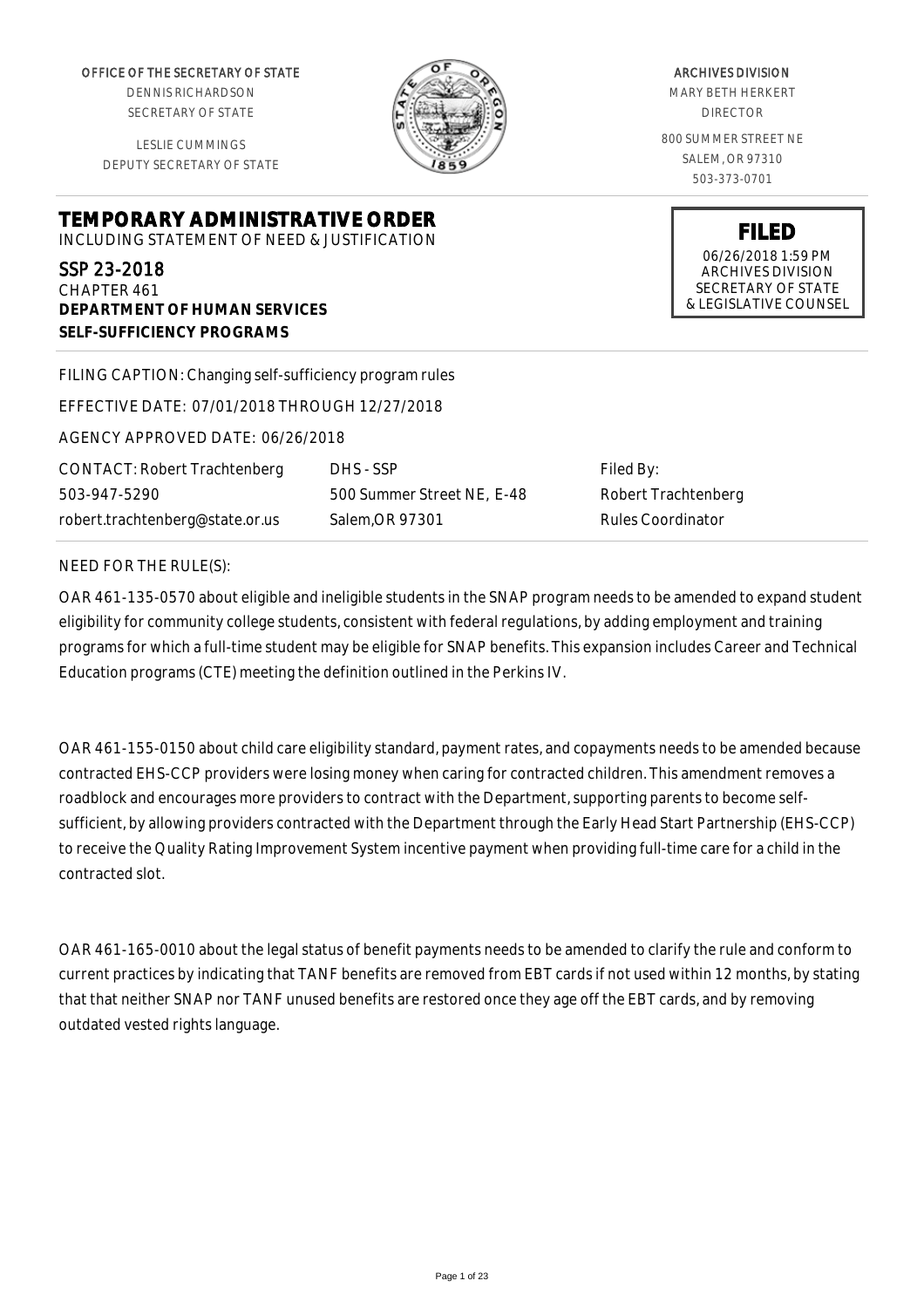OAR 461-165-0160 about direct provider payments needs to be amended to promote family access to quality child care in a certified center setting by piloting the process to allow the Department to pay certified centers for child care prospectively prior to the delivery of services, connecting payments to enrollment and supporting center business practices.

## JUSTIFICATION OF TEMPORARY FILING:

The Department finds that failure to act promptly by amending OAR 461-135-0570 will result in serious prejudice to the public interest, community college students, and the Department because the Department is determining SNAP benefits for community college students each month. This amendment needs to occur immediately to support the food budget of low-income community college students, allowing SNAP benefits for students in Career and Technical Education programs (CTE) meeting the definition outlined in the Perkins IV.

The Department finds that failure to act promptly by amending OAR 461-155-0150 would result in serious prejudice to the public interest, the Department, Early Head Start child care providers, and their clients. Contracted EHS-CCP providers were losing money when caring for contracted children, and the Department needs to amend this rule retroactive to February 1, 2018 to remove a roadblock and encourage more providers to contract with the Department, supporting parents to become self-sufficient, by allowing providers contracted with the Department through the Early Head Start Partnership (EHS-CCP) to receive the Quality Rating Improvement System incentive payment when providing full-time care for a child in the contracted slot.

The Department finds that failure to act promptly by amending OAR 461-165-0010 will result in serious prejudice to the public interest and the Department. This amendment is needed to clarify the rule and conform to current practices by indicating that TANF benefits are removed from EBT cards if not used within 12 months, by stating that that neither SNAP nor TANF unused benefits are restored once they age off the EBT cards, and by removing outdated vested rights language. There are a large number of clients who receive these benefits and the Department needs the policy which is clear in its manual to be in its rules to comply with state statutes mandating that policies be in rules.

The Department finds that failure to act promptly by amending OAR 461-165-0160 will result in serious prejudice to the public interest, the Department, certified child-care centers, and their clients. This amendment is needed at this time to promote family access to quality child care in a certified center setting by piloting the process to allow the Department to pay certified centers for child care prospectively prior to the delivery of services, connecting payments to enrollment and supporting center business practices.

### DOCUMENTS RELIED UPON, AND WHERE THEY ARE AVAILABLE:

Commonwealth of Massachusetts, Field Operations Memo 2010-28 dated June 2010, 106 CMR 362.400, 106 CMR 362.410 available from DHS-SNAP, 500 Summer Street NE, Salem, OR 97301

### RULES:

461-135-0570, 461-155-0150, 461-165-0010, 461-165-0160

# AMEND: 461-135-0570

RULE SUMMARY: OAR 461-135-0570 about eligible and ineligible students in the SNAP program is being amended to expand the employment and training programs for which a full-time student may be eligible for SNAP benefits. This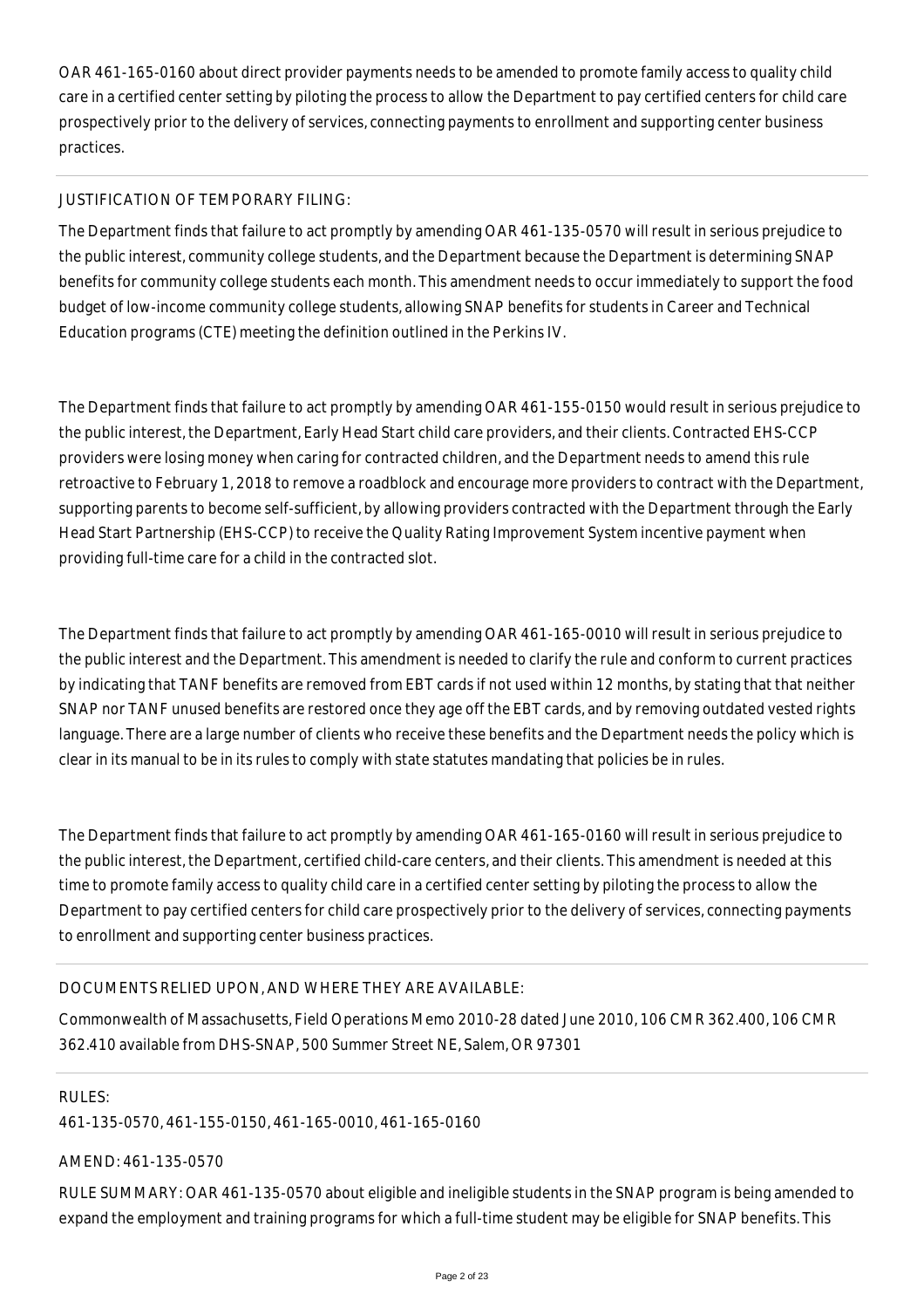expansion includes Career and Technical Education programs (CTE) meeting the definition outlined in the Perkins IV. This change expands student eligibility for community college students, consistent with federal regulations.

CHANGES TO RULE:

461-135-0570 Eligible and Ineligible Students; SNAP ¶

# In the SNAP program:¶

(1) For the purposes of this rule and OAR 461-001-0015, "higher education" refers to the following:¶

(a) Public and private universities and colleges and community colleges that offer degree programs regardless of whether a high school diploma is required for the program. However, GED, ABE, ESL and high school equivalency programs at those institutions are not considered higher education.¶

(b) Vocational, technical, business, and trade schools that normally require a high school diploma or equivalency certificate for enrollment in the curriculum or in a particular program at the institution. However, programs at those institutions that do not require the diploma or certificate are not considered higher education.¶ (2) Except to the extent provided otherwise in section (4) of this rule, an individual is considered a "student of

higher education" if all of the following subsections apply:¶

(a) The individual is attending higher education (see section (1) of this rule) at least half time or more as determined by the school.¶

(b) The individual is 18 years of age or older, but under 50 years of age.¶

(3) To be eligible for SNAP benefits, a student of higher education (see section (2) of this rule) must meet the requirements of one of the following subsections:¶

(a) Subject to section (6) of this rule, the student of higher education is:¶

(A) A paid employee (see OAR 461-001-0015) working an average of 20 hours or more per week except as excluded by section (6) of this rule; or¶

(B) Self-employed for a minimum of 20 hours per week and receives weekly earnings at least equal to the federal minimum wage multiplied by 20 hours.¶

(b) The student of higher education is awarded a state or federally funded work-study and has been assigned to a work-study position, and will perform work in a work-study job in the current term or semester. The period of eligibility for a student eligible because of this subsection:¶

(A) Begins with the month in which school begins or with the month that work study is approved, whichever is later.¶

(B) Continues for the duration of the term or semester, unless the student refuses a work-study job.¶

(C) Continues through breaks of less than a month. For breaks of a month or longer, eligibility continues only if the student performs work in a work-study job during the break.¶

(c) The student of higher education is responsible for the care of a child in the filing group (see OAR 461-110- 0370), and the child is:¶

(A) Under six years of age; or¶

(B) Six years of age or older, but under the age of 12 years, and adequate child care is not available to enable the student to both attend class and meet the employment requirements of sub-section (a) of this section or the workstudy requirements of sub-section (b) of this section.¶

(d) The student of higher education is enrolled full time in higher education and is a single parent (meaning there is only one parent in the filing group) or a single adult who has parental control, with the responsibility of caring for a child under 12 years of age.¶

(e) The student of higher education is in a TANF benefit group (see OAR 461-110-0750).¶

(f) The student of higher education is physically or mentally unfit for employment.¶

(g) The student of higher education is in job training classes under the Workforce Investment Act of 1998 (Pub. L. 105-220).¶

(h) The student of higher education is enrolled as a result of participation in the higher education component of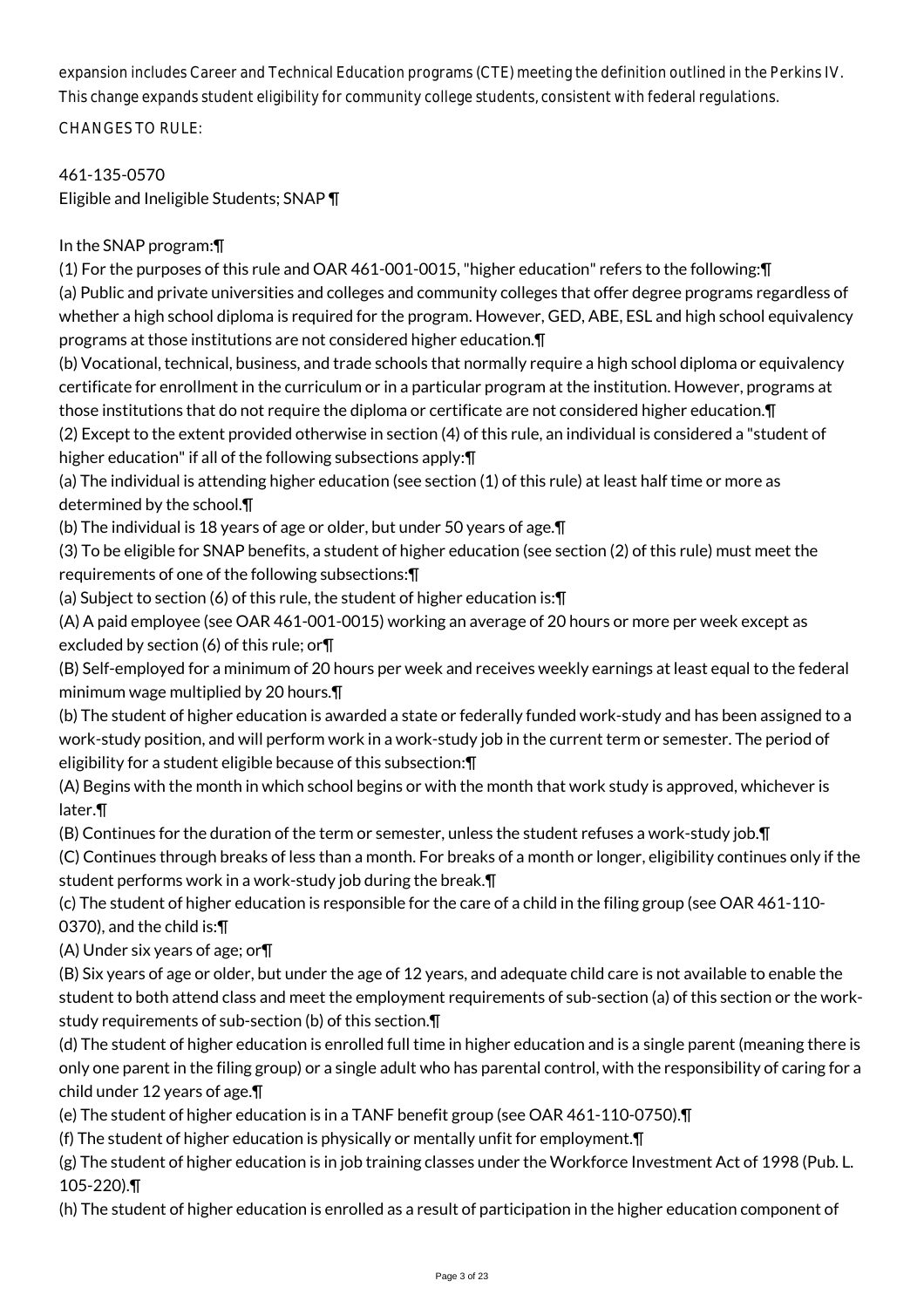the JOBS program.¶

(i) The student of higher education is enrolled as a result of employer-sponsored on-the-job training.¶

(j) The student of higher education is enrolled in an employment and training program, or course of study that would lead to employment, in compliance with the Carl D. Perkins Career and Technical Education Improvement Act of 2006 (Perkins IV).¶

 $(k)$  The student of higher education is enrolled in employment and training program that has a component for higher education. This employment and training program may be a SNAP Employment and training program or a program identified in subsections (g), (h), (i), or ( $\text{Im}$ ) of this section. For purposes of this rule, the employment and training program placed the individual in the higher education program or accepted the placement when it is a self-initiated placement in higher education.¶

(kl) The student of higher education is receiving Unemployment Compensation (UC).¶

(Im) The student of higher education is participating in at least one of the following Employment Department training programs:¶

(A) The Trade Readjustment Allowance (TRA) program serving displaced workers under the Trade Act.¶

(B) The Training Unemployment Insurance (TUI) program.¶

(C) The Self-Employment Assistance (SEA) program.¶

(D) The Apprenticeship Program (APT).¶

(4) An individual's status as a student of higher education continues during school vacation and breaks. An individual's status as a student of higher education ends when the student of higher education does any of the following:¶

(a) Graduates.¶

(b) Drops out.¶

(c) Withdraws from the individual's classes.¶

(d) Reduces credit hours to less than half time.¶

(e) Is suspended or expelled.¶

(f) Does not intend to register for the next school term (excluding summer term).¶

(5) A student of higher education residing in a dormitory or other living situation with meal plans is ineligible for SNAP program benefits.¶

(6) The following situations do not earn the student of higher education hours toward the 20 hours per week

requirement in section (3) of this rule:¶

(a) Income that is considered educational income under OAR 461-145-0150, including income from work in the following:¶

(A) An externship (see OAR 461-001-0015);¶

(B) A graduate assistantship (see OAR 461-001-0015);¶

(C) A graduate fellowship (see OAR 461-001-0015); or¶

(D) An internship (see OAR 461-001-0015).¶

(b) Receiving in-kind payments in lieu of actual wages.

Statutory/Other Authority: ORS 409.050, 411.816

Statutes/Other Implemented: ORS 409.010, 411.816, 411.825, 7 CFR 273.5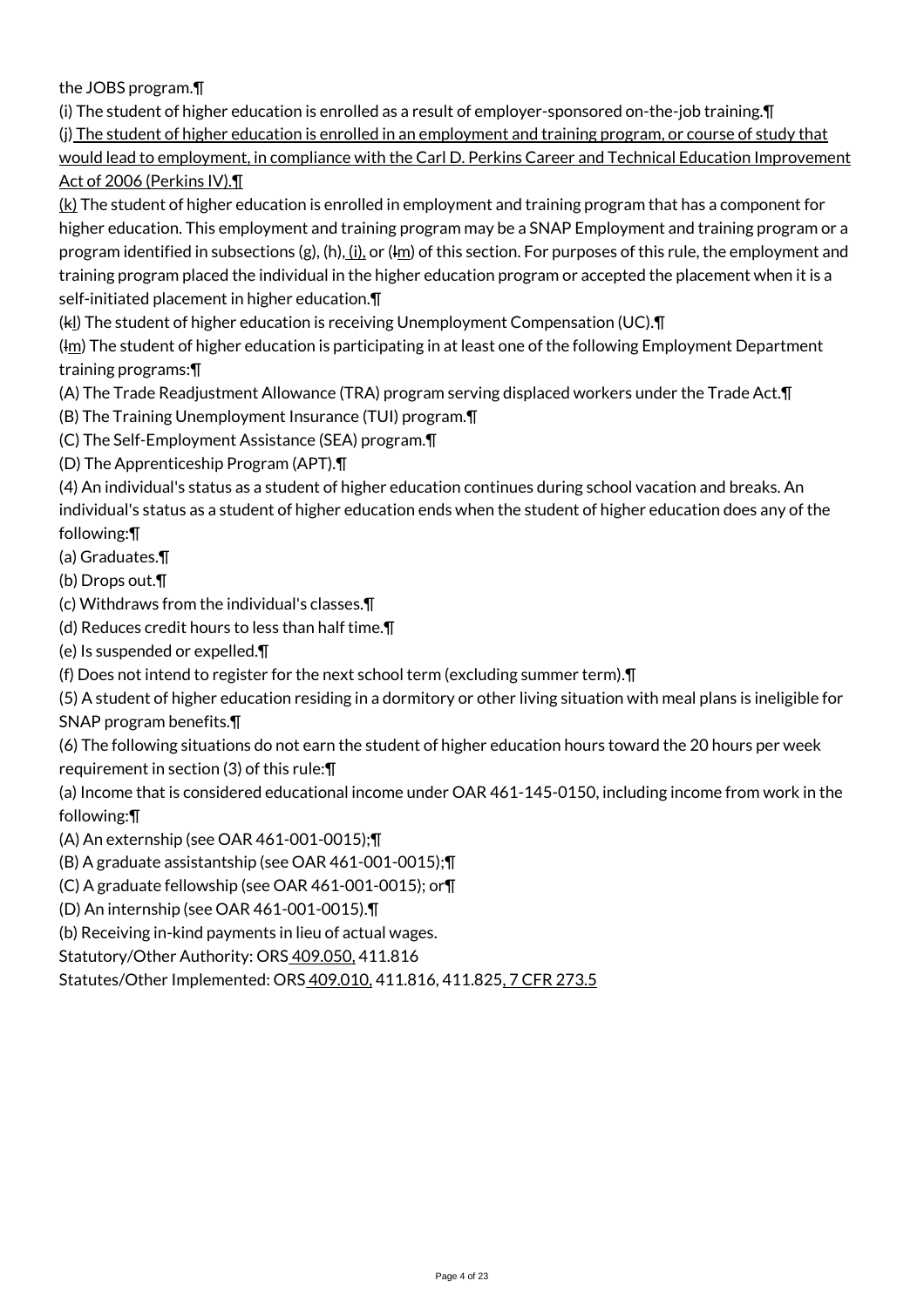## AMEND: 461-155-0150

RULE SUMMARY: OAR 461-155-0150 about child care eligibility standard, payment rates, and copayments is being amended to allow providers contracted with the Department through the Early Head Start Partnership (EHS-CCP) to receive the Quality Rating Improvement System incentive payment when providing full-time care for a child in the contracted slot. This amendment is retroactive to February 1, 2018, removes a roadblock, and encourages more providers to contract with the Department, supporting parents to become self-sufficient.

CHANGES TO RULE:

# 461-155-0150

Child Care Eligibility Standard, Payment Rates, and Copayments ¶

The following provisions apply to child care in the ERDC, JOBS, JOBS Plus, and TANF programs:¶

(1) The following definitions apply to the rules governing child care rates:¶

(a) Infant: For all providers other than licensed (registered or certified) care, a child aged newborn to 1 year. For licensed care, an infant is a child aged newborn to 2 years.¶

(b) Toddler: For all providers other than licensed (registered or certified) care, a child aged 1 year to 3 years. For licensed care, a toddler is a child aged 2 years to 3 years.¶

(c) Preschool: A child aged 3 years to 6 years.¶

(d) School: A child aged 6 years or older.¶

(e) Special Needs: A child who meets the age requirement of the program (ERDC or TANF) and who requires a level of care over and above the norm for his or her age due to a physical, behavioral, or mental disability. The disability must be verified by one of the following:¶

(A) A physician, nurse practitioner, clinical social worker, or any additional sources in OAR 461-125-0830.¶ (B) Eligibility for Early Intervention and Early Childhood Special Education Programs, or school-age Special Education Programs.¶

(C) Eligibility for SSI.¶

(2) The following definitions apply to the types of care specified in the child care rate charts in subsections (4)(a) through (4)(c) of this rule:¶

(a) The Standard Family Rate applies to child care provided in the provider's own home or in the home of the child when the provider does not qualify for the enhanced rate allowed by subsection (b) of this section.¶

(b) The Enhanced Family Rate applies to child care provided in the provider's own home or in the home of the child when the provider meets the training requirements of the Oregon Registry, established by the Oregon Center for Career Development in Childhood Care and Education.¶

(c) The Registered Family Rate applies to child care provided in the provider's own home when the provider meets criteria established by the Office of Child Care.¶

(d) The Certified Family Rate applies to child care provided in a residential dwelling that is certified by the Office of Child Care as a Certified Family Home. To earn this designation, the facility must be inspected, and both provider and facility are required to meet certain standards not required of a registered family provider. In

(e) The Standard Center Rate applies to child care provided in a facility that is not located in a residential dwelling and is exempt from Office of Child Care Certification rules (see OAR 414-300-0000). T

(f) The Enhanced Center Rate applies to child care provided in an exempt center whose staff meet the training requirements of the Oregon Registry established by the Oregon Center for Career Development in Childhood Care and Education. Eligibility to receive the enhanced center rate for care provided in an exempt center is subject to the following requirements:¶

(A) A minimum of one staff member for every 20 children in care must meet the Oregon Registry training requirements noted in subsection (b) of this section.¶

(B) New staff must meet the Oregon Registry training requirements within 90 days of hire, if necessary to maintain the trained staff-to-children ratio described in paragraph (A) of this subsection.¶

(C) There must be at least one person present where care is provided who has a current certificate in infant and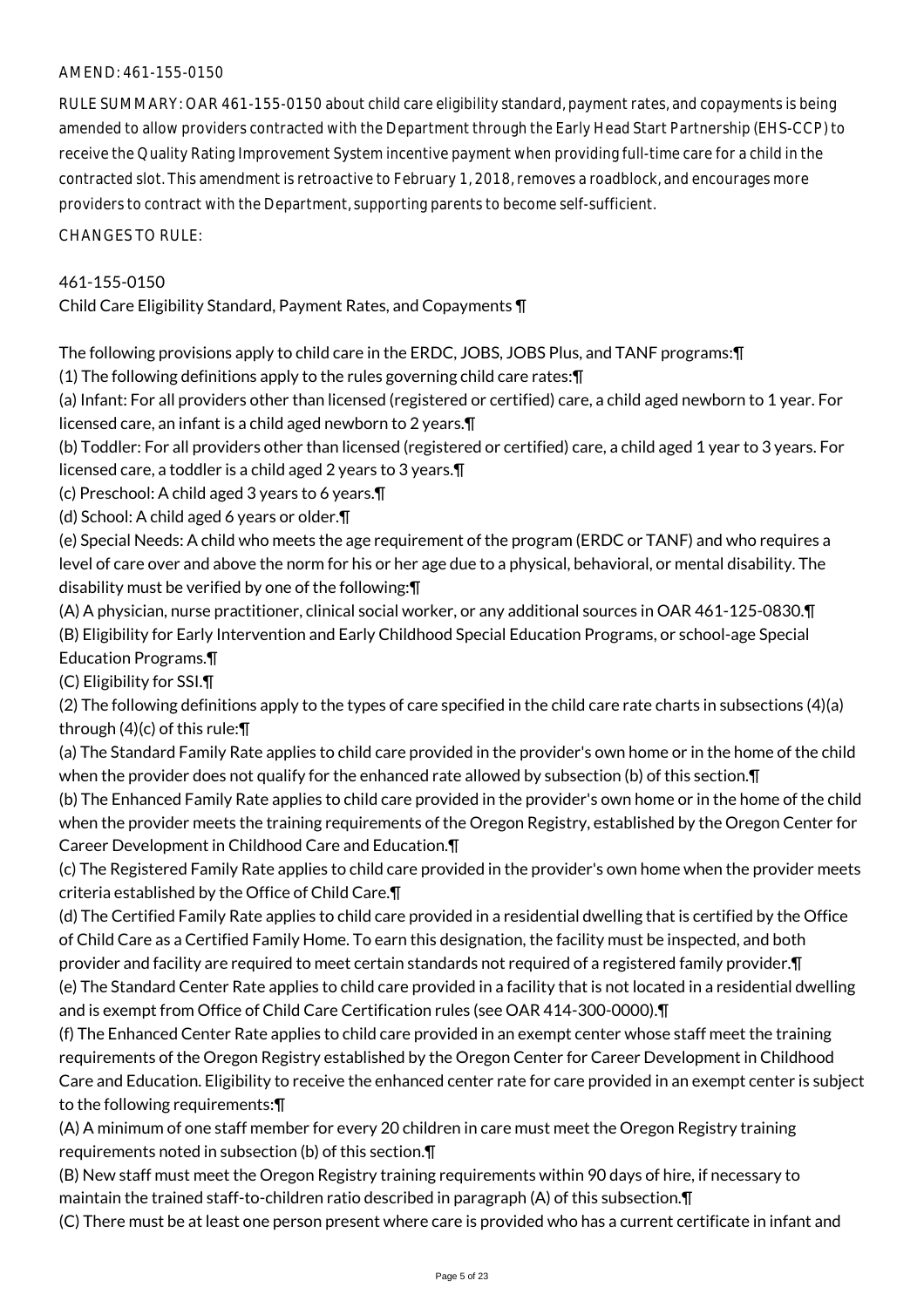child CPR and a current American Red Cross First Aid card or an equivalent.¶

(g) An enhanced rate will become effective not later than the second month following the month in which the Department receives verification that the provider has met the requirements of subsection (b) or (f) of this section.¶

(h) The Certified Center Rate applies to child care provided in a center that is certified by the Office of Child Care.¶

(3) The following provisions apply to child care payments:¶

(a) Providers not eligible for the enhanced or licensed rate will be paid at an hourly rate for children in care less than 158 hours per month subject to the maximum full-time monthly rate.¶

(b) Providers eligible for the enhanced or licensed rate will be paid at an hourly rate for children in care less than 136 hours a month, unless the provider customarily bills all families at a part-time monthly rate subject to the maximum full-time monthly rate and is designated as the primary provider for the case.¶

(c) At their request, providers eligible for the enhanced or licensed rate may be paid at the part-time monthly rate if they provide 63 or more hours of care in the month, customarily bill all families at a part-time monthly rate, and are designated as the primary provider for the case.¶

(d) Unless required by the circumstances of the client or child, the Department will not pay for care at a part-time monthly or a monthly rate to more than one provider for the same child for the same month.¶

(e) The Department will pay at the hourly rate for less than 63 hours of care in the month subject to the maximum full-time monthly rate.¶

(f) The Department will pay for up to five days each month the child is absent if:¶

(A) The child was scheduled to be in care and the provider bills for the amount of time the child was scheduled to be in care; and¶

(B) It is the provider's policy to bill all families for absent days.¶

(g) The Department will not pay for more than five consecutive days of scheduled care for which the child is absent.¶

(h) Child care providers are eligible to receive an incentive payment upon achieving and maintaining a three star or higher rating with the Quality Rating Improvement System (QRIS) subject to all of the following provisions.¶

(A) The incentive payment is in addition to the Department maximum rate.¶

(B) A provider may receive an incentive payment for any ERDC child that the Department paid the provider for full-time care (136 hours or more).¶

(C) Providers who are contracted for child care services through the ERDC program are not eligible to receive incentive payments, with the exception (starting February 1, 2018) of Early Head Start providers.¶

(D) Eligibility for the incentive payment is effective the month after the QRIS rating has been achieved.¶

(E) The incentive payment amount is based on the provider's star QRIS rating as follows: [see attached table]¶

(4) The following are the child care rates based on the type of provider, the location of the provider (shown by zip code), the age of the child, and the type of billing used (hourly or monthly):¶

(a) [see attached table]¶

(b) [see attached table]¶

(c) [see attached table]¶

(5) Except to the extent provided otherwise in section (12), (13), or (14) of this rule or for children in contracted child care (see OAR 461-135-0405 and 461-135-0407), this section establishes the ERDC eligibility standard and the client's copayment (copay).¶

(a) At initial certification, the ERDC eligibility standard is met for a need group (see OAR 461-110-0630) of eight or less if monthly countable income (see OAR 461-001-0000) for the need group is less than 185 percent of the federal poverty level (FPL), as described in OAR 461-155-0180. The eligibility standard for a need group of eight applies to any need group larger than eight.¶

(b) During the certification period (see OAR 461-001-0000) and at recertification the ERDC eligibility standard is met for a need group of eight or less if monthly countable income for the need group during the 12 month period is less than 250 percent FPL or 85 percent state median income (SMI), whichever is higher, as described in OAR 461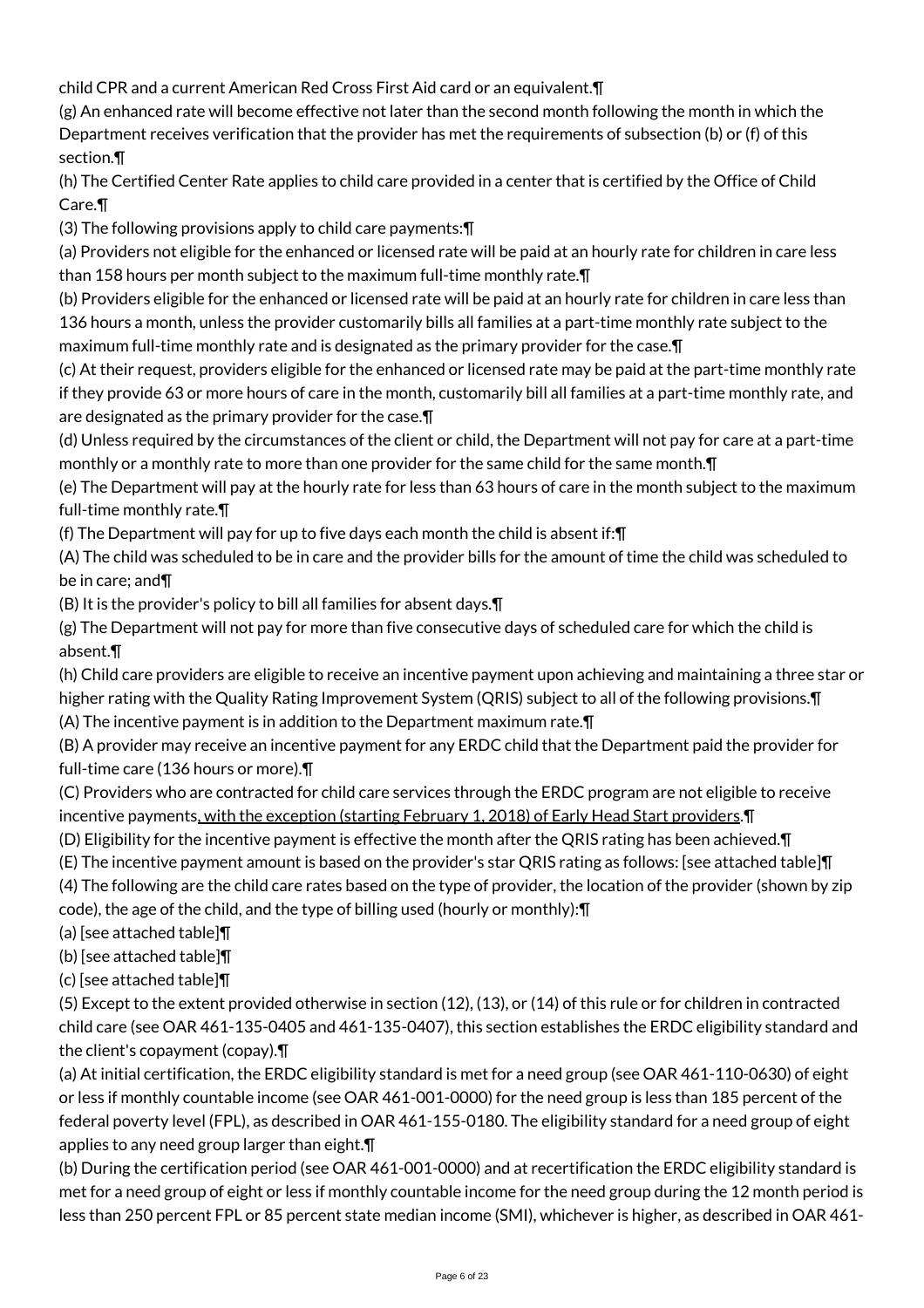155-0180. The eligibility standard for a need group of eight applies to any need group larger than eight.¶ (c) The minimum monthly ERDC copay is \$25.¶

(d) The filing group may not exceed the resource limit in OAR 461-160-0015.¶

(e) For a filing group (see OAR 461-110-0310) whose countable income is at or below 50 percent of the 2007 FPL, the copay is \$25 or 1.5 percent of the filing group's monthly countable income, whichever is greater.¶

(f) For a filing group whose countable income is over 50 percent of the 2007 FPL, the copay amount is determined with the following percentage of monthly income: \[

(A) Divide the filing group's countable income by the 2007 FPL, drop all digits beyond two decimal points, subtract 0.5, and multiply this difference by 0.12.¶

(B) Add .015 to the amount in paragraph (A) of this subsection. This sum is the percentage of monthly income used to determine the copay amount. Multiply this sum by the filing group's countable income and round to the nearest whole dollar.¶

(g) The 2007 federal poverty level used to determine copay amounts under subsections (e) and (f) of this section is set at the following amounts: [see attached table]¶

(6) Subject to the provisions in section (9) of this rule, the monthly limit for each child's child care payments is the lesser of the amount charged by the provider or providers and the following amounts:¶

(a) The monthly rate provided in section (4) of this rule.¶

(b) The product of the hours of care, limited by section (8) of this rule, multiplied by the hourly rate provided in section (4) of this rule.¶

(7) The limit in any month for child care payments on behalf of a child whose caretaker is away from the child's home for more than 30 days because the caretaker is a member of a reserve or National Guard unit that is called up for active duty is the lesser of the following:¶

(a) The amount billed by the provider or providers.¶

(b) The monthly rate established in this rule for 215 hours of care.¶

(8) The number of payable billed hours of care for a child is limited as follows:¶

(a) In the ERDC and TANF programs, the total payable hours of care in a month may not exceed the amounts in paragraphs (A) or (B) of this subsection:¶

(A) 125 percent of the number of child care hours authorized:¶

(i) Under OAR 461-160-0040(2) and (5); or¶

(ii) To participate in activities included in a case plan (see OAR 461-001-0025) including, for clients in the JOBS Plus program, the time the client searches for unsubsidized employment and for which the employer pays the client.¶

(B) The monthly rate established in section (4) of this rule multiplied by a factor of not more than 1.5, determined by dividing the number of hours billed by 215, when the client meets the criteria for extra hours under section (10) of this rule.¶

(b) In the ERDC program, for a client who earns less than the Oregon minimum wage, the total may not exceed 125 percent of the anticipated earnings divided by the state minimum wage not to exceed 172 hours (which is full time).¶

(c) In the TANF program, for a client who earns less than the Oregon minimum wage or is self-employed, the total may not exceed 125 percent of the anticipated earnings divided by the state minimum wage not to exceed 172 hours (which is full time). The limitation of this subsection is waived for the first three months of the client's employment.¶

(d) In the ERDC program, employed caretakers eligible under OAR 461-135-0400 may have education hours added to the authorized work hours. Education hours may not exceed authorized work hours and combined hours may not exceed 215 hours per month. Education hours are hours required to participate in coursework that leads to a certificate, degree, or job-related knowledge or skills attainment at an institution of higher education approved to receive federal financial aid.¶

(9) The limit in any month for child care payments on behalf of a child whose caretaker has special circumstances, defined in section (10) of this rule, is the lesser of one of the following:¶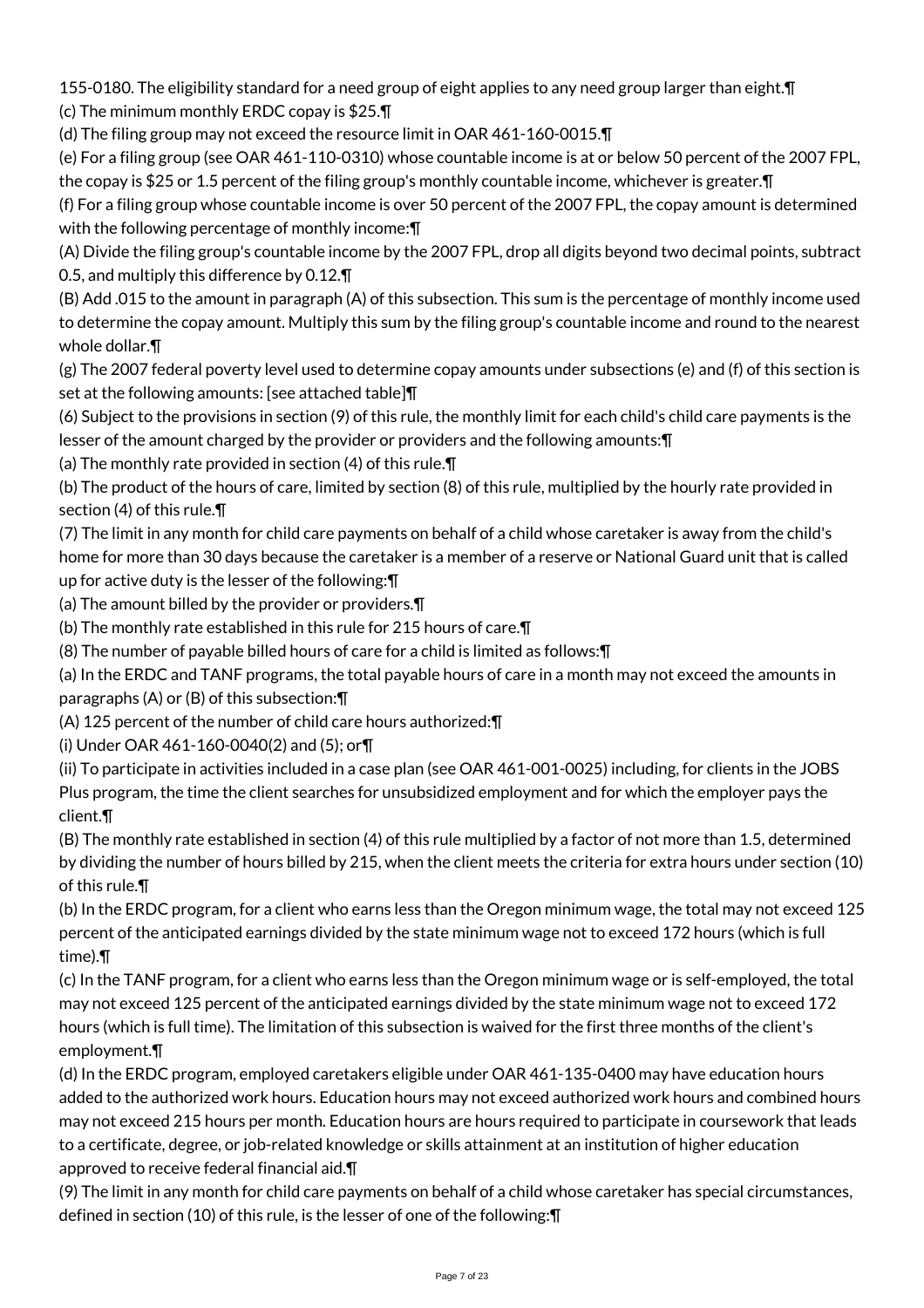(a) The amount billed by the provider or providers; or¶

(b) The monthly rate established in section (4) of this rule multiplied by a factor, of not more than 1.5, determined by dividing the number of hours billed by 215.¶

(10) The limit allowed by section (9) of this rule is authorized once the Department has determined the client has special circumstances. For the purposes of this section, a client has special circumstances when it is necessary for the client to obtain child care in excess of 215 hours in a month to perform the requirements of his or her employment or training required to keep current employment, not including self-employment. This is limited to the following situations:¶

(a) The commute time to and from work exceeds two hours per day.¶

(b) The caretaker works an overnight shift and care is necessary for both work hours and sleep hours.¶

(c) The caretaker works a split shift and it is not feasible to care for the child between shifts.¶

(d) The caretaker consistently works more than 40 hours per week.¶

(11) The payment available for care of a child who meets the special needs criteria described in subsection (e) of section (1) of this rule is increased in accordance with OAR 461-155-0151 if the requirements of both of the following subsections are met:¶

(a) The child requires significantly more direct supervision by the child care provider than normal for a child of the same age.¶

(b) The child is enrolled in a local school district Early Intervention or Early Childhood Special Education program or school-age Special Education Program. The enrollment required by this subsection is waived if determined inappropriate by a physician, nurse practitioner, licensed or certified psychologist, clinical social worker, or school district official.¶

(12) Effective May 1, 2012:¶

(a) The minimum monthly ERDC copay is \$27.¶

(b) Except as stated in subsection (a) of this section, the Department adds 10 percent to the monthly client copay amount set under section (5) of this rule by multiplying the copay amount by 1.1 and rounding down to the nearest whole dollar.¶

(13) Effective April 1, 2016, the ERDC copay is \$27 for no more than three months after closure of Pre-TANF, SFPSS, or TANF benefits when:¶

(a) The closure is because an individual in the need group had earned income that led to the TANF closure;¶

(b) An ERDC date of request (see OAR 461-115-0030) is established within 90 days of closure; and¶

(c) The individual is eligible for ERDC at initial certification.¶

(14) The ERDC copay will be reduced starting the month after the ERDC case has been electronically connected to a Department approved child care provider with a Quality Rating and Improvement System (QRIS) star rating of 3, 4, or 5. The copay will be reduced by the following amounts:¶

(a) A copay set at \$27 is waived, unless the copay is \$27 under section (13) of this rule in which case the copay is not waived under this section.¶

(b) Copay amounts of \$28 to \$200 are reduced by \$20.¶

(c) Copay amounts of \$201 or more are reduced by 10 percent rounding to the nearest dollar.¶ [see attached table]

Statutory/Other Authority: ORS 329A.500, 409.050, 411.060, 411.070, 412.006, 412.049

Statutes/Other Implemented: ORS 329A.500, 409.010, 409.050, 409.610, 411.060, 411.070, 411.122, 411.141, 412.006, 412.049, 412.124, 418.485

RULE ATTACHMENTS DO NOT SHOW CHANGES. PLEASE CONTACT AGENCY REGARDING CHANGES.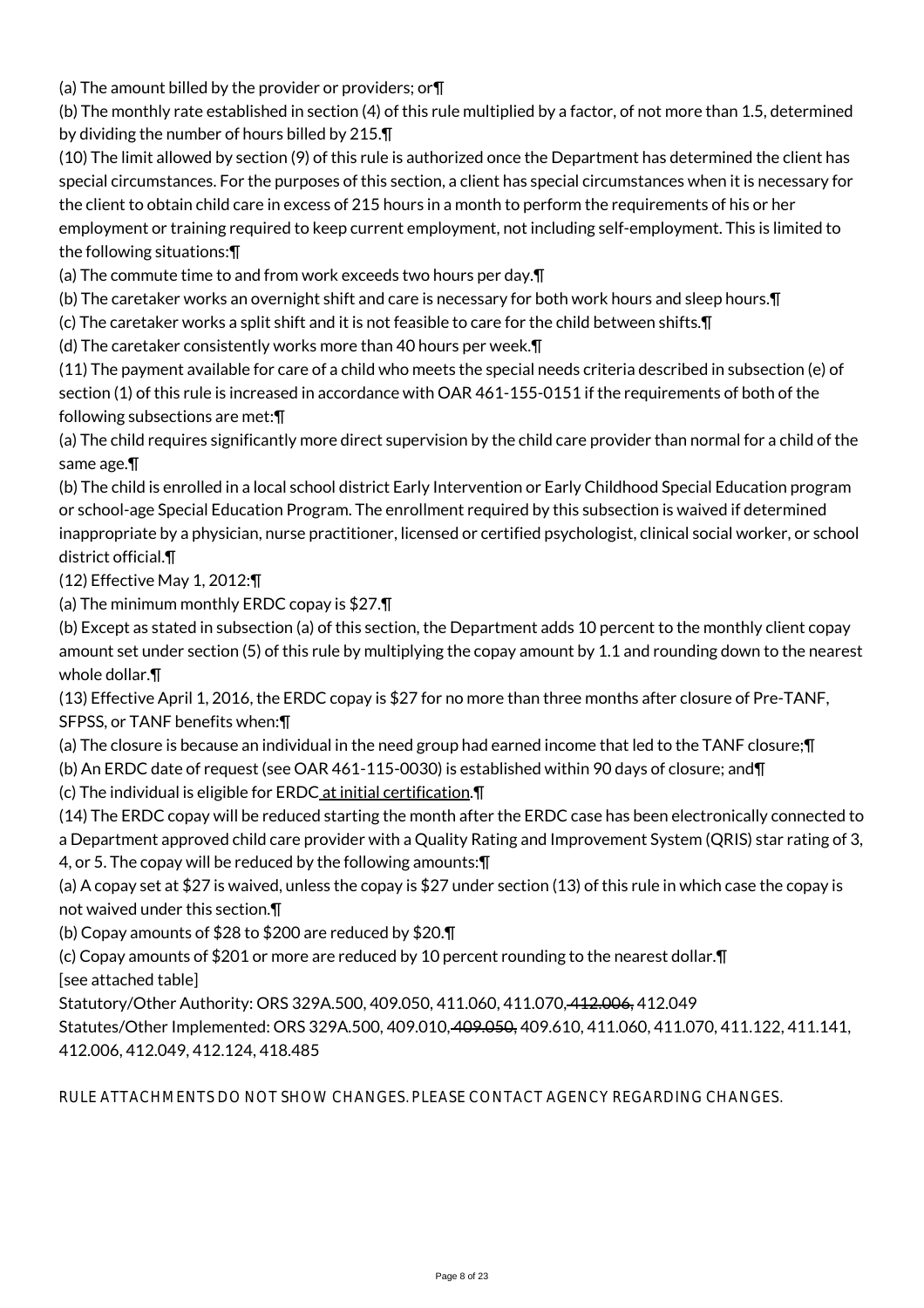Child Care Eligibility Standard, Payment Rates, and Copayments

The following provisions apply to child care in the ERDC, JOBS, JOBS Plus, and TANF programs:

- (1) The following definitions apply to the rules governing child care rates:
	- (a) Infant: For all providers other than licensed (registered or certified) care, a child aged newborn to 1 year. For licensed care, an infant is a child aged newborn to 2 years.
	- (b) Toddler: For all providers other than licensed (registered or certified) care, a child aged 1 year to 3 years. For licensed care, a toddler is a child aged 2 years to 3 years.
	- (c) Preschool: A child aged 3 years to 6 years.
	- (d) School: A child aged 6 years or older.
	- (e) Special Needs: A child who meets the age requirement of the program (ERDC or TANF) and who requires a level of care over and above the norm for his or her age due to a physical, behavioral, or mental disability. The disability must be verified by one of the following:
		- (A) A physician, nurse practitioner, clinical social worker, or any additional sources in OAR 461-125-0830.
		- (B) Eligibility for Early Intervention and Early Childhood Special Education Programs, or school-age Special Education Programs.
		- (C) Eligibility for SSI.
- (2) The following definitions apply to the types of care specified in the child care rate charts in subsections  $(4)(a)$  through  $(4)(c)$  of this rule:
	- (a) The *Standard Family Rate* applies to child care provided in the provider's own home or in the home of the child when the provider does not qualify for the enhanced rate allowed by subsection (b) of this section.
	- (b) The *Enhanced Family Rate* applies to child care provided in the provider's own home or in the home of the child when the provider meets the training requirements of the Oregon Registry, established by the Oregon Center for Career Development in Childhood Care and Education.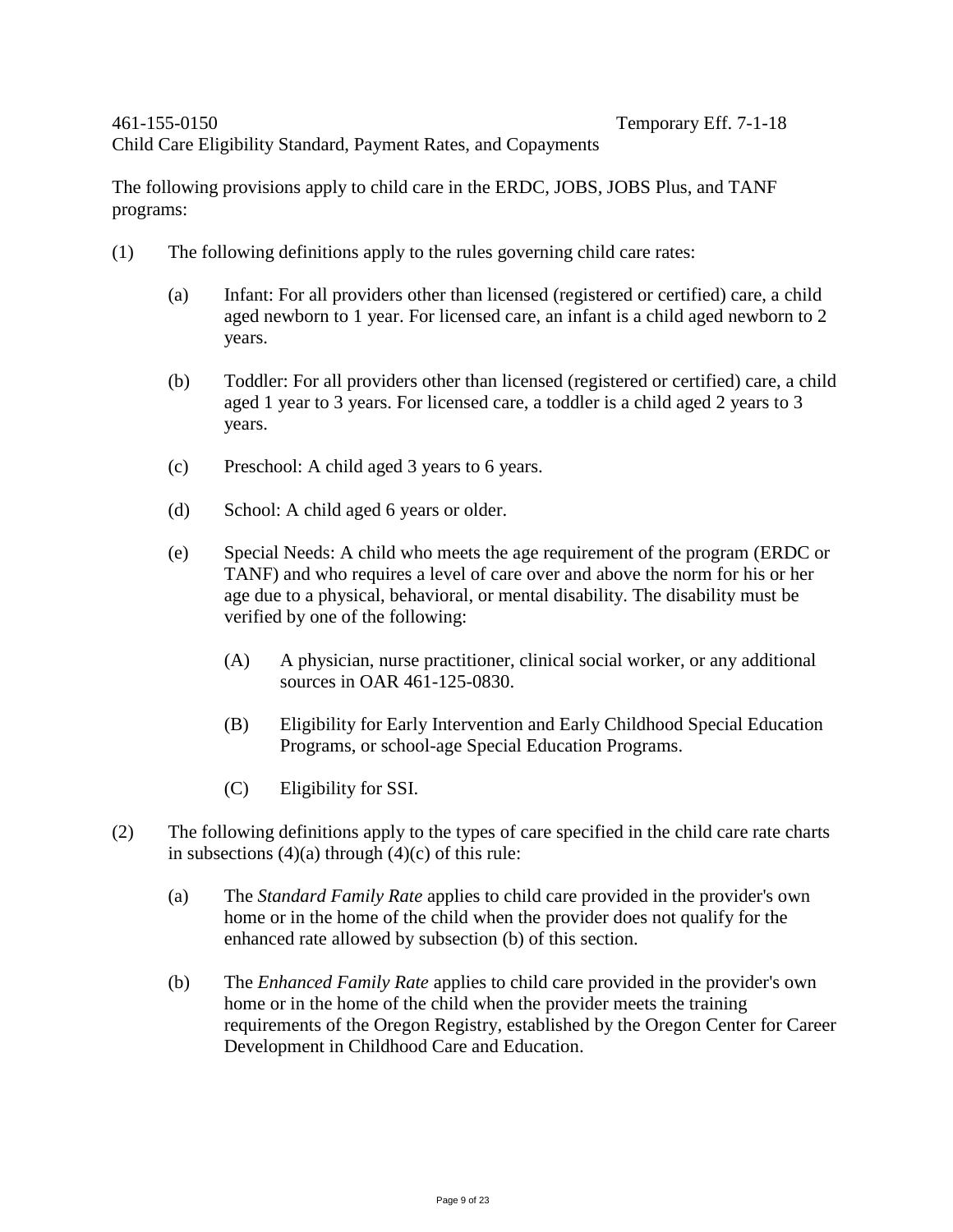- (c) The *Registered Family Rate* applies to child care provided in the provider's own home when the provider meets criteria established by the Office of Child Care.
- (d) The *Certified Family Rate* applies to child care provided in a residential dwelling that is certified by the Office of Child Care as a Certified Family Home. To earn this designation, the facility must be inspected, and both provider and facility are required to meet certain standards not required of a registered family provider.
- (e) The *Standard Center Rate* applies to child care provided in a facility that is not located in a residential dwelling and is exempt from Office of Child Care Certification rules (see OAR 414-300-0000).
- (f) The *Enhanced Center Rate* applies to child care provided in an exempt center whose staff meet the training requirements of the Oregon Registry established by the Oregon Center for Career Development in Childhood Care and Education. Eligibility to receive the enhanced center rate for care provided in an exempt center is subject to the following requirements:
	- (A) A minimum of one staff member for every 20 children in care must meet the Oregon Registry training requirements noted in subsection (b) of this section.
	- (B) New staff must meet the Oregon Registry training requirements within 90 days of hire, if necessary to maintain the trained staff-to-children ratio described in paragraph (A) of this subsection.
	- (C) There must be at least one person present where care is provided who has a current certificate in infant and child CPR and a current American Red Cross First Aid card or an equivalent.
- (g) An enhanced rate will become effective not later than the second month following the month in which the Department receives verification that the provider has met the requirements of subsection (b) or (f) of this section.
- (h) The *Certified Center Rate* applies to child care provided in a center that is certified by the Office of Child Care.
- (3) The following provisions apply to child care payments:
	- (a) Providers not eligible for the enhanced or licensed rate will be paid at an hourly rate for children in care less than 158 hours per month subject to the maximum full-time monthly rate.
	- (b) Providers eligible for the enhanced or licensed rate will be paid at an hourly rate for children in care less than 136 hours a month, unless the provider customarily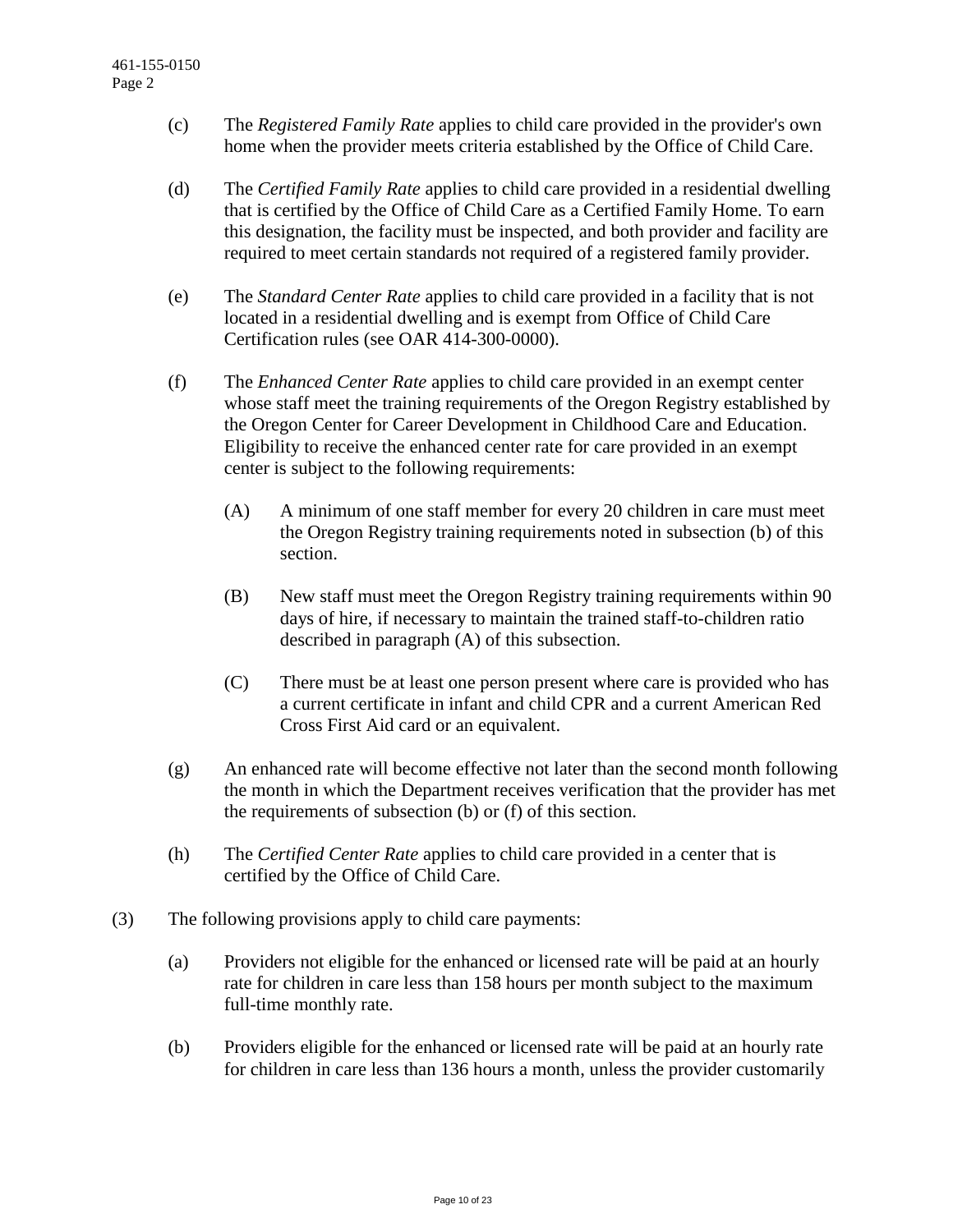bills all families at a part-time monthly rate subject to the maximum full-time monthly rate and is designated as the primary provider for the case.

- (c) At their request, providers eligible for the enhanced or licensed rate may be paid at the part-time monthly rate if they provide 63 or more hours of care in the month, customarily bill all families at a part-time monthly rate, and are designated as the primary provider for the case.
- (d) Unless required by the circumstances of the client or child, the Department will not pay for care at a part-time monthly or a monthly rate to more than one provider for the same child for the same month.
- (e) The Department will pay at the hourly rate for less than 63 hours of care in the month subject to the maximum full-time monthly rate.
- (f) The Department will pay for up to five days each month the child is absent if:
	- (A) The child was scheduled to be in care and the provider bills for the amount of time the child was scheduled to be in care; and
	- (B) It is the provider's policy to bill all families for absent days.
- (g) The Department will not pay for more than five consecutive days of scheduled care for which the child is absent.
- (h) Child care providers are eligible to receive an incentive payment upon achieving and maintaining a three star or higher rating with the Quality Rating Improvement System (QRIS) subject to all of the following provisions.
	- (A) The incentive payment is in addition to the Department maximum rate.
	- (B) A provider may receive an incentive payment for any ERDC child that the Department paid the provider for full-time care (136 hours or more).
	- (C) Providers who are contracted for child care services through the ERDC program are not eligible to receive incentive payments, with the exception (starting February 1, 2018) of Early Head Start providers.
	- (D) Eligibility for the incentive payment is effective the month after the QRIS rating has been achieved.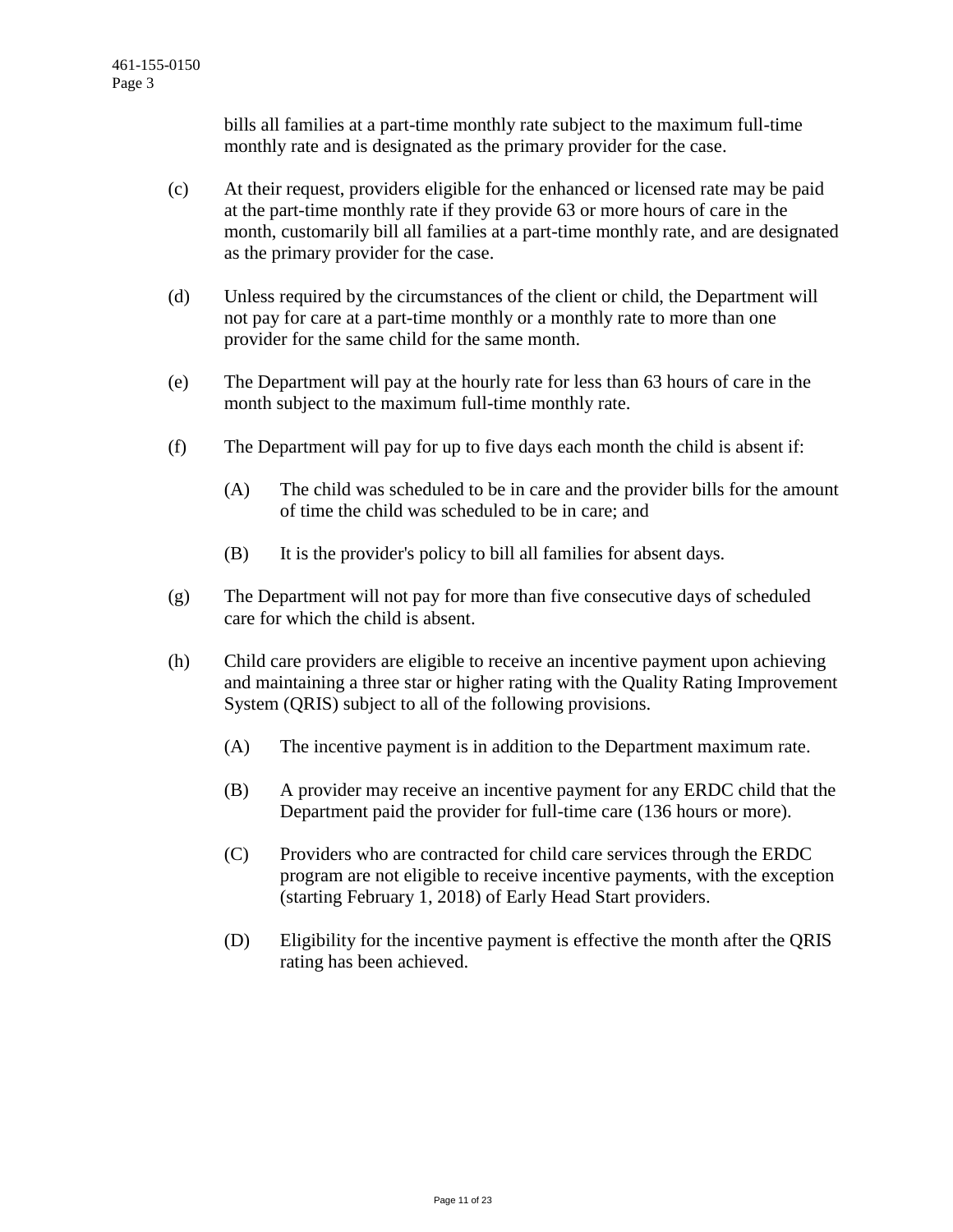(E) The incentive payment amount is based on the provider's star QRIS rating as follows:

| <b>Star Rating</b> | Amount |
|--------------------|--------|
|                    |        |
|                    |        |
|                    |        |

(4) The following are the child care rates based on the type of provider, the location of the provider (shown by zip code), the age of the child, and the type of billing used (hourly or monthly):

(a)

## Group Area A STANDARD RATE MAXIMUMS (Not Licensed)

|               |           | <b>Standard Family Rate</b> | <b>Standard Center Rate</b> |                           |  |  |
|---------------|-----------|-----------------------------|-----------------------------|---------------------------|--|--|
|               |           | 1-157 Hours 158-215 Hours   |                             | 1-157 Hours 158-215 Hours |  |  |
|               | per month | per month                   | per month                   | per month                 |  |  |
|               | Hourly    | Monthly                     | Hourly                      | Monthly                   |  |  |
| Infant        | \$3.35    | \$620                       | \$9.00                      | \$941                     |  |  |
| Toddler       | \$3.30    | \$595                       | \$5.25                      | \$928                     |  |  |
| Preschool     | \$3.30    | \$558                       | \$5.06                      | \$724                     |  |  |
| School        | \$3.30    | \$558                       | \$4.50                      | \$638                     |  |  |
| Special Needs | \$3.35    | \$620                       | \$9.00                      | \$941                     |  |  |

# ENHANCED RATE MAXIMUMS (Not Licensed)

|               |                           | <b>Enhanced Family Rate</b> |                            | <b>Enhanced Center Rate</b> |                              |                            |  |
|---------------|---------------------------|-----------------------------|----------------------------|-----------------------------|------------------------------|----------------------------|--|
|               | $1-62$ Hours<br>per month | 63-135 Hours<br>per month   | 136-215 Hours<br>per month | 1-62 Hours<br>per month     | 63-135<br>Hours per<br>month | 136-215 Hours<br>per month |  |
|               | Hourly                    | Part-time                   | Monthly                    | Hourly                      | Part-time                    | Monthly                    |  |
| Infant        | \$3.60                    | \$488                       | \$650                      | \$10.20                     | \$800                        | \$1,067                    |  |
| Toddler       | \$3.40                    | \$469                       | \$625                      | \$5.95                      | \$788                        | \$1,051                    |  |
| Preschool     | \$3.40                    | \$443                       | \$590                      | \$5.74                      | \$615                        | \$820                      |  |
| School        | \$3.34                    | \$443                       | \$590                      | \$5.10                      | \$542                        | \$723                      |  |
| Special Needs | \$3.60                    | \$488                       | \$650                      | \$10.20                     | \$800                        | \$1,067                    |  |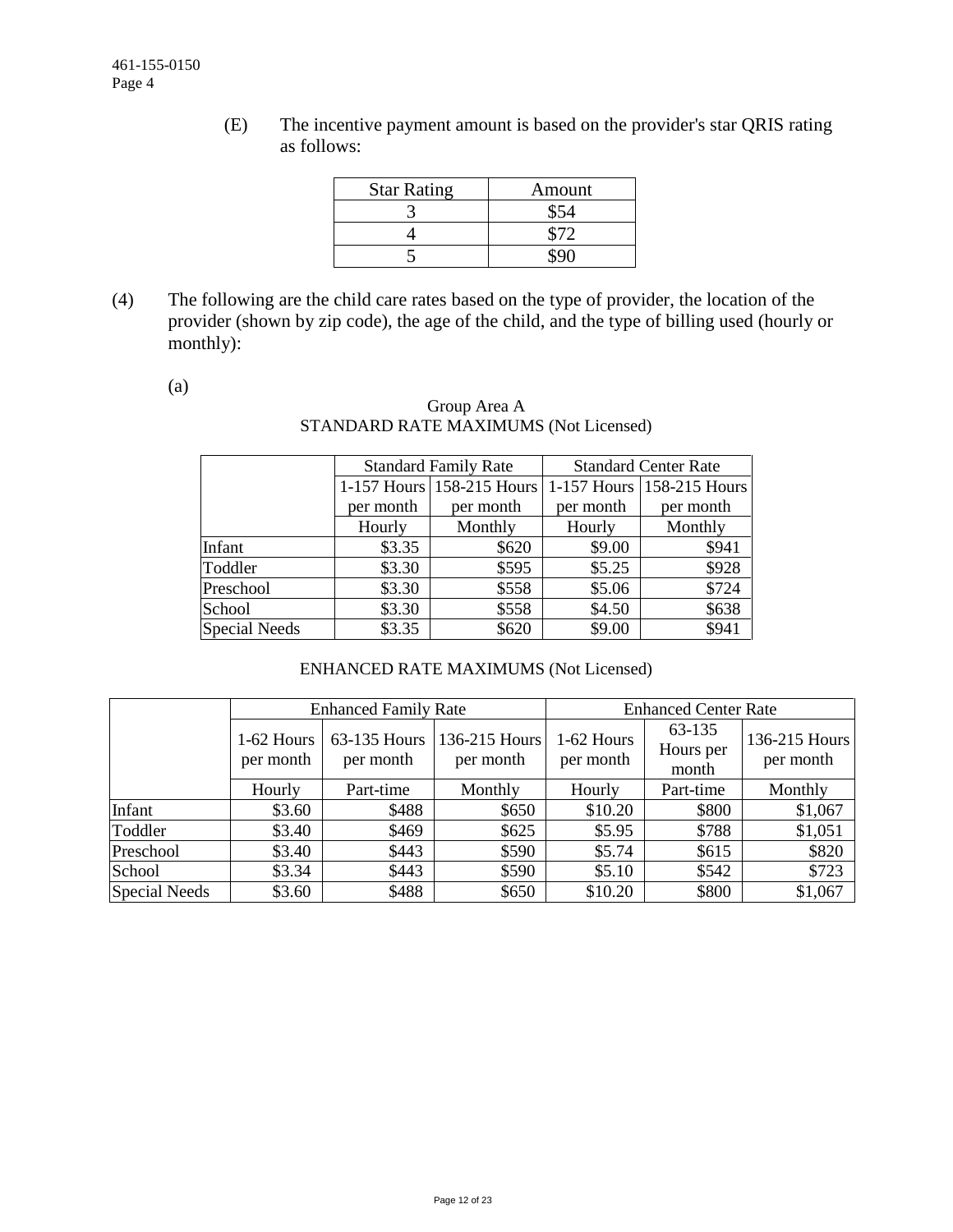|                      |              | <b>Registered Family Rate</b> |         |        | <b>Certified Family Rate</b> |                                                   |         | <b>Certified Center Rate</b> |           |  |
|----------------------|--------------|-------------------------------|---------|--------|------------------------------|---------------------------------------------------|---------|------------------------------|-----------|--|
|                      | $1-62$ Hours | 63-135                        | 136-215 | $1-62$ | 63-135                       | 136-215                                           | $1-62$  | 63-135                       | 136-215   |  |
|                      | per month    | Hours per                     |         |        |                              | Hours per Hours per Hours per Hours per Hours per |         | Hours per                    | Hours per |  |
|                      |              | month                         | month   | month  | month                        | month                                             | month   | month                        | month     |  |
|                      | Hourly       | Part-time                     | Monthly | Hourly | Part-time                    | Monthly                                           | Hourly  | Part-time                    | Monthly   |  |
| Infant               | \$4.00       | \$525                         | \$700   | \$6.00 | \$773                        | \$1,030                                           | \$12.00 | \$941                        | \$1,255   |  |
| Toddler              | \$3.75       | \$499                         | \$665   | \$5.65 | \$765                        | \$1,020                                           | \$7.00  | \$928                        | \$1,237   |  |
| Preschool            | \$3.50       | \$465                         | \$620   | \$5.05 | \$656                        | \$875                                             | \$6.75  | \$724                        | \$965     |  |
| School               | \$3.50       | \$458                         | \$610   | \$4.60 | \$491                        | \$655                                             | \$6.00  | \$638                        | \$850     |  |
| <b>Special Needs</b> | \$4.00       | \$525                         | \$700   | \$6.00 | \$773                        | \$1,030                                           | \$12.00 | \$941                        | \$1,255   |  |

### LICENSED RATE MAXIMUMS

Zip Codes for Group Area A: Portland, Bend, Eugene, Corvallis, Springfield, Monmouth and Ashland areas

| 97003 | 97004 | 97005 | 97006 | 97007 | 97008 | 97009 | 97010 | 97013 | 97014 | 97015 | 97019 |
|-------|-------|-------|-------|-------|-------|-------|-------|-------|-------|-------|-------|
| 97022 | 97023 | 97024 | 97027 | 97028 | 97030 | 97031 | 97034 | 97035 | 97036 | 97041 | 97045 |
| 97051 | 97055 | 97056 | 97060 | 97062 | 97064 | 97068 | 97070 | 97080 | 97086 | 97089 | 97106 |
| 97109 | 97112 | 97113 | 97116 | 97119 | 97123 | 97124 | 97125 | 97132 | 97133 | 97135 | 97140 |
| 97149 | 97201 | 97202 | 97203 | 97204 | 97205 | 97206 | 97209 | 97210 | 97211 | 97212 | 97213 |
| 97214 | 97215 | 97216 | 97217 | 97218 | 97219 | 97220 | 97221 | 97222 | 97223 | 97224 | 97225 |
| 97227 | 97229 | 97230 | 97231 | 97232 | 97233 | 97236 | 97239 | 97242 | 97258 | 97266 | 97267 |
| 97268 | 97286 | 97292 | 97330 | 97331 | 97333 | 97339 | 97351 | 97361 | 97371 | 97376 | 97401 |
| 97402 | 97403 | 97404 | 97405 | 97408 | 97454 | 97455 | 97477 | 97478 | 97482 | 97520 | 97525 |
| 97701 | 97702 | 97703 | 97707 | 97708 | 97709 |       |       |       |       |       |       |

(b)

| Group Area B                          |
|---------------------------------------|
| STANDARD RATE MAXIMUMS (Not Licensed) |

|               |           | <b>Standard Family Rate</b> | <b>Standard Center Rate</b> |                           |  |  |
|---------------|-----------|-----------------------------|-----------------------------|---------------------------|--|--|
|               |           | 1-157 Hours   158-215 Hours |                             | 1-157 Hours 158-215 Hours |  |  |
|               | per month | per month                   | per month                   | per month                 |  |  |
|               | Hourly    | Monthly                     | Hourly                      | Monthly                   |  |  |
| Infant        | \$2.90    | \$495                       | \$3.75                      | \$546                     |  |  |
| Toddler       | \$2.90    | \$475                       | \$3.75                      | \$536                     |  |  |
| Preschool     | \$2.75    | \$470                       | \$3.00                      | \$443                     |  |  |
| School        | \$2.75    | \$457                       | \$3.30                      | \$428                     |  |  |
| Special Needs | \$2.90    | \$495                       | \$3.75                      | \$546                     |  |  |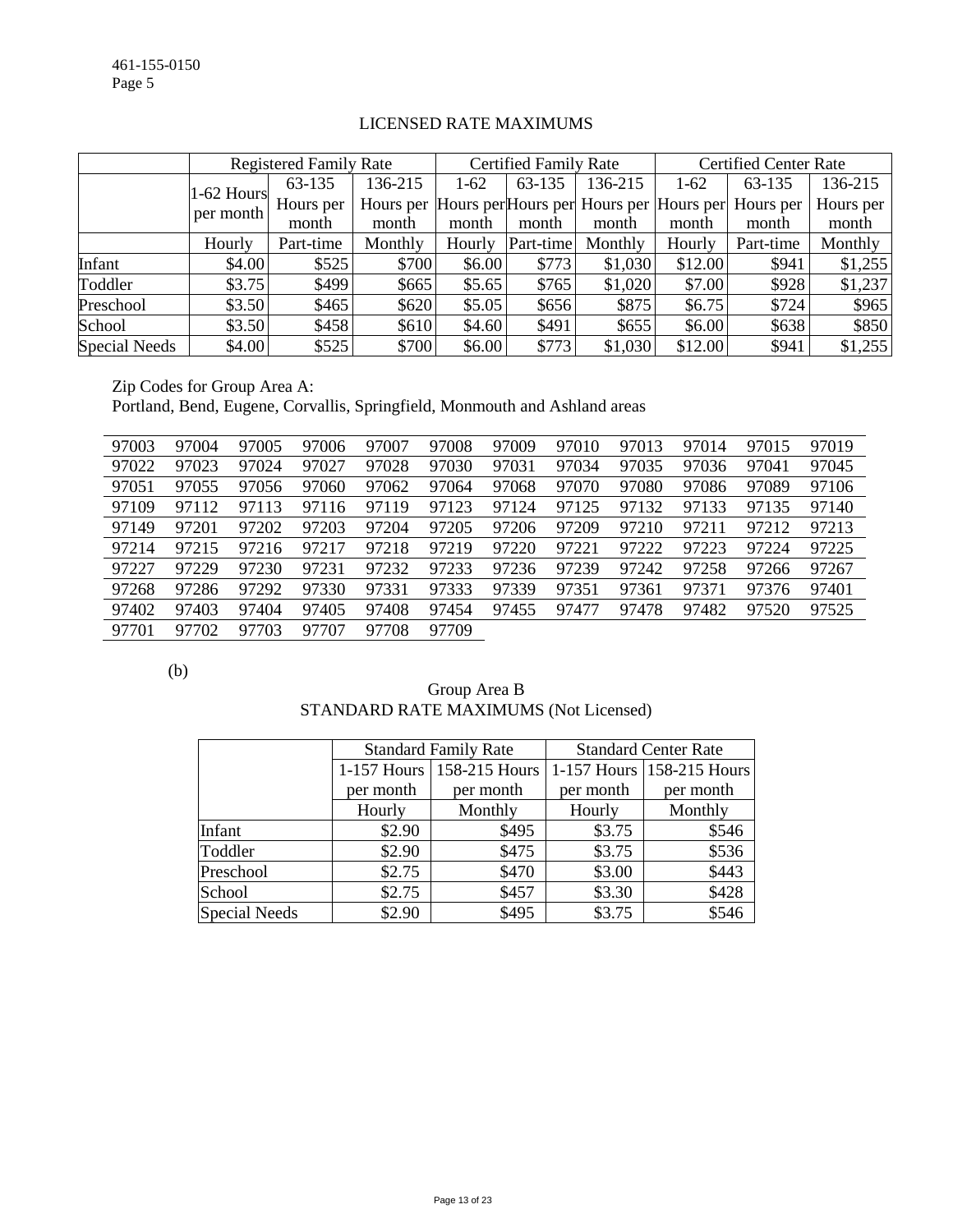|               |           | <b>Enhanced Family Rate</b> |                                       | <b>Enhanced Center Rate</b> |           |                                       |  |
|---------------|-----------|-----------------------------|---------------------------------------|-----------------------------|-----------|---------------------------------------|--|
|               |           |                             | 1-62 Hours 63-135 Hours 136-215 Hours |                             |           | 1-62 Hours 63-135 Hours 136-215 Hours |  |
|               | per month | per month                   | per month                             | per month                   | per month | per month                             |  |
|               | Hourly    | Part-time                   | Monthly                               | Hourly                      | Part-time | Monthly                               |  |
| Infant        | \$3.05    | \$400                       | \$533                                 | \$4.25                      | \$464     | \$619                                 |  |
| Toddler       | \$3.05    | \$381                       | \$508                                 | \$4.25                      | \$456     | \$608                                 |  |
| Preschool     | \$3.05    | \$381                       | \$508                                 | \$3.40                      | \$377     | \$502                                 |  |
| School        | \$3.05    | \$365                       | \$487                                 | \$3.74                      | \$364     | \$485                                 |  |
| Special Needs | \$3.05    | \$400                       | \$533                                 | \$4.25                      | \$464     | \$619                                 |  |

#### ENHANCED RATE MAXIMUMS (Not Licensed)

#### LICENSED RATE MAXIMUMS

|                      | <b>Registered Family Rate</b> |                     |           | <b>Certified Family Rate</b> |                     |           | <b>Certified Center Rate</b>                       |        |           |
|----------------------|-------------------------------|---------------------|-----------|------------------------------|---------------------|-----------|----------------------------------------------------|--------|-----------|
|                      | $1-62$                        | 63-135              | 136-215   | $1-62$                       | 63-135              | 136-215   |                                                    | 63-135 | 136-215   |
|                      |                               | Hours per Hours per | Hours per |                              | Hours per Hours per | Hours per | $ 1-62$ Hours $ $ Hours per $ \cdot $<br>per month |        | Hours per |
|                      | month                         | month               | month     | month                        | month               | month     |                                                    | month  | month     |
|                      | Hourly                        | Part-time           | Monthly   | Hourly                       | Part-time           | Monthly   | Hourly                                             | Part-  | Monthly   |
|                      |                               |                     |           |                              |                     |           |                                                    | time   |           |
| Infant               | \$3.25                        | \$416               | \$555     | \$3.60                       | \$483               | \$644     | \$5.00                                             | \$546  | \$728     |
| Toddler              | \$3.05                        | \$413               | \$550     | \$3.70                       | \$469               | \$625     | \$5.00                                             | \$536  | \$715     |
| Preschool            | \$3.05                        | \$398               | \$530     | \$3.70                       | \$450               | \$600     | \$4.00                                             | \$443  | \$590     |
| School               | \$3.05                        | \$383               | \$510     | \$3.75                       | \$413               | \$550     | \$4.40                                             | \$428  | \$570     |
| <b>Special Needs</b> | \$3.25                        | \$416               | \$555     | \$3.60                       | \$483               | \$644     | \$5.00                                             | \$546  | \$728     |

#### Zip Codes for Group Area B:

Salem, Medford, Roseburg, Brookings and areas outside the metropolitan areas in Eugene and Portland

| 97002 |       | 97011 | 97016 | 97017 | 97018 | 97038 | 97042 | 97044 | 97048 | 97049 | 97053 |
|-------|-------|-------|-------|-------|-------|-------|-------|-------|-------|-------|-------|
| 97058 | 97067 | 97071 | 97103 | 97107 | 97108 | 97110 | 97111 | 97114 | 97115 | 97117 | 97118 |
| 97121 | 97122 | 97127 | 97128 | 97131 | 97134 | 97138 | 97141 | 97143 | 97146 | 97148 | 97301 |
| 97302 | 97303 | 97304 | 97305 | 97306 | 97307 | 97309 | 97310 | 97317 | 97321 | 97322 | 97325 |
| 97326 | 97327 | 97328 | 97336 | 97338 | 97341 | 97343 | 97344 | 97348 | 97352 | 97353 | 97355 |
| 97357 | 97362 | 97365 | 97366 | 97367 | 97370 | 97372 | 97374 | 97377 | 97378 | 97380 | 97381 |
| 97383 | 97385 | 97386 | 97389 | 97391 | 97392 | 97394 | 97415 | 97420 | 97423 | 97424 | 97426 |
| 97431 | 97444 | 97446 | 97448 | 97452 | 97456 | 97457 | 97459 | 97465 | 97470 | 97471 | 97479 |
| 97487 | 97489 | 97501 | 97502 | 97503 | 97504 | 97524 | 97534 | 97535 | 97756 | 97759 | 97760 |
| 97801 | 97812 | 97813 |       |       |       |       |       |       |       |       |       |

(c)

# Group Area C STANDARD RATE MAXIMUMS (Not Licensed)

|        |                                 | <b>Standard Family Rate</b> | <b>Standard Center Rate</b> |           |  |
|--------|---------------------------------|-----------------------------|-----------------------------|-----------|--|
|        | 1-157 Hours per $158-215$ Hours |                             | 1-157                       | 158-215   |  |
|        | month                           | per month                   | Hours per                   | Hours per |  |
|        |                                 |                             | month                       | month     |  |
|        | Monthly<br>Hourly               |                             | Hourly                      | Monthly   |  |
| Infant | \$2.97                          | \$457                       | \$2.74                      | \$440     |  |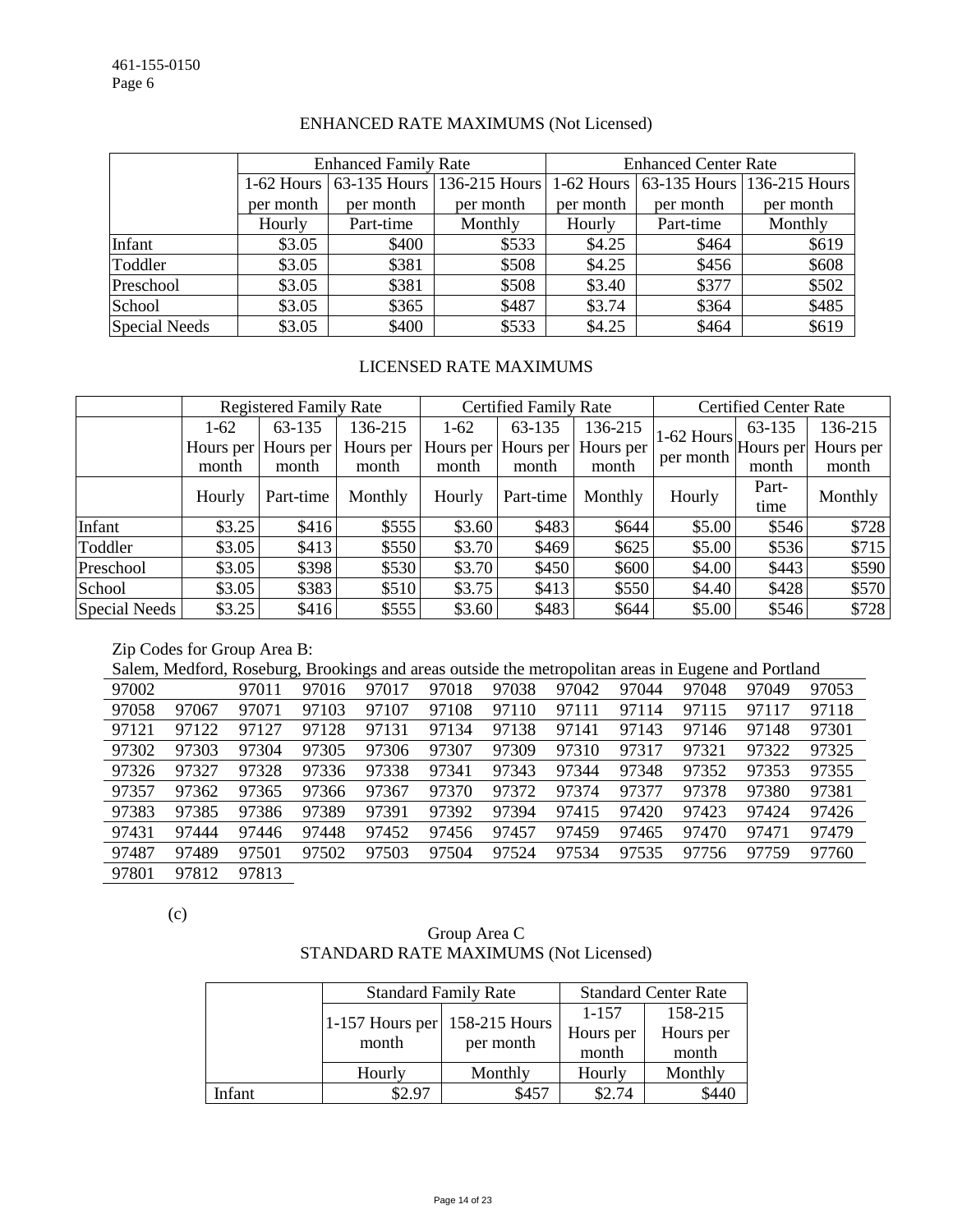| Toddler              | \$2.79 | \$435 | \$2.91         | D4.)  |
|----------------------|--------|-------|----------------|-------|
| Preschool            | \$2.49 | \$422 | ድግ ግድ<br>04.4J | \$340 |
| School               | \$2.49 | \$422 | \$2.52         |       |
| <b>Special Needs</b> | \$2.97 | \$457 | \$2.74         | \$440 |

# ENHANCED RATE MAXIMUMS (Not Licensed)

|                      |            | <b>Enhanced Family Rate</b> |                            | <b>Enhanced Center Rate</b> |              |               |  |  |
|----------------------|------------|-----------------------------|----------------------------|-----------------------------|--------------|---------------|--|--|
|                      | 1-62 Hours |                             | 63-135 Hours 136-215 Hours | 1-62 Hours                  | 63-135 Hours | 136-215 Hours |  |  |
|                      | per month  | per month                   | per month                  | per month                   | per month    | per month     |  |  |
|                      | Hourly     | Part-time                   | Monthly                    | Hourly                      | Part-time    | Monthly       |  |  |
| Infant               | \$3.02     | \$343                       | \$457                      | \$3.83                      | \$398        | \$531         |  |  |
| Toddler              | \$2.84     | \$343                       | \$457                      | \$3.40                      | \$383        | \$510         |  |  |
| Preschool            | \$2.54     | \$339                       | \$452                      | \$2.76                      | \$290        | \$386         |  |  |
| School               | \$2.54     | \$323                       | \$431                      | \$2.85                      | \$316        | \$421         |  |  |
| <b>Special Needs</b> | \$3.02     | \$343                       | \$457                      | \$3.83                      | \$398        | \$531         |  |  |

# LICENSED RATE MAXIMUMS

|               |                              | <b>Registered Family Rate</b> |                               | <b>Certified Family Rate</b> |                                 |                               | <b>Certified Center Rate</b> |                              |                               |  |
|---------------|------------------------------|-------------------------------|-------------------------------|------------------------------|---------------------------------|-------------------------------|------------------------------|------------------------------|-------------------------------|--|
|               | $1-62$<br>Hours per<br>month | 63-135<br>Hours per<br>month  | 136-215<br>Hours per<br>month | $1-62$<br>Hours per<br>month | 63-135<br>Hours<br>per<br>month | 136-215<br>Hours per<br>month | $1-62$<br>Hours per<br>month | 63-135<br>Hours per<br>month | 136-215<br>Hours per<br>month |  |
|               | Hourly                       | Part-time                     | Monthly                       | Hourly                       | Part-<br>time                   | Monthly                       | Hourly                       | Part-time                    | Monthly                       |  |
| Infant        | \$3.00                       | \$360                         | \$480                         | \$4.00                       | \$413                           | \$550                         | \$4.50                       | \$469                        | \$625                         |  |
| Toddler       | \$3.00                       | \$360                         | \$480                         | \$3.50                       | \$428                           | \$570                         | \$4.00                       | \$450                        | \$600                         |  |
| Preschool     | \$3.00                       | \$356                         | \$475                         | \$3.50                       | \$375                           | \$500                         | \$3.25                       | \$340                        | \$453                         |  |
| School        | \$3.00                       | \$341                         | \$455                         | \$3.50                       | \$375                           | \$500                         | \$3.35                       | \$372                        | \$495                         |  |
| Special Needs | \$3.00                       | \$360                         | \$480                         | \$4.00                       | \$413                           | \$550                         | \$4.50                       | \$469                        | \$625                         |  |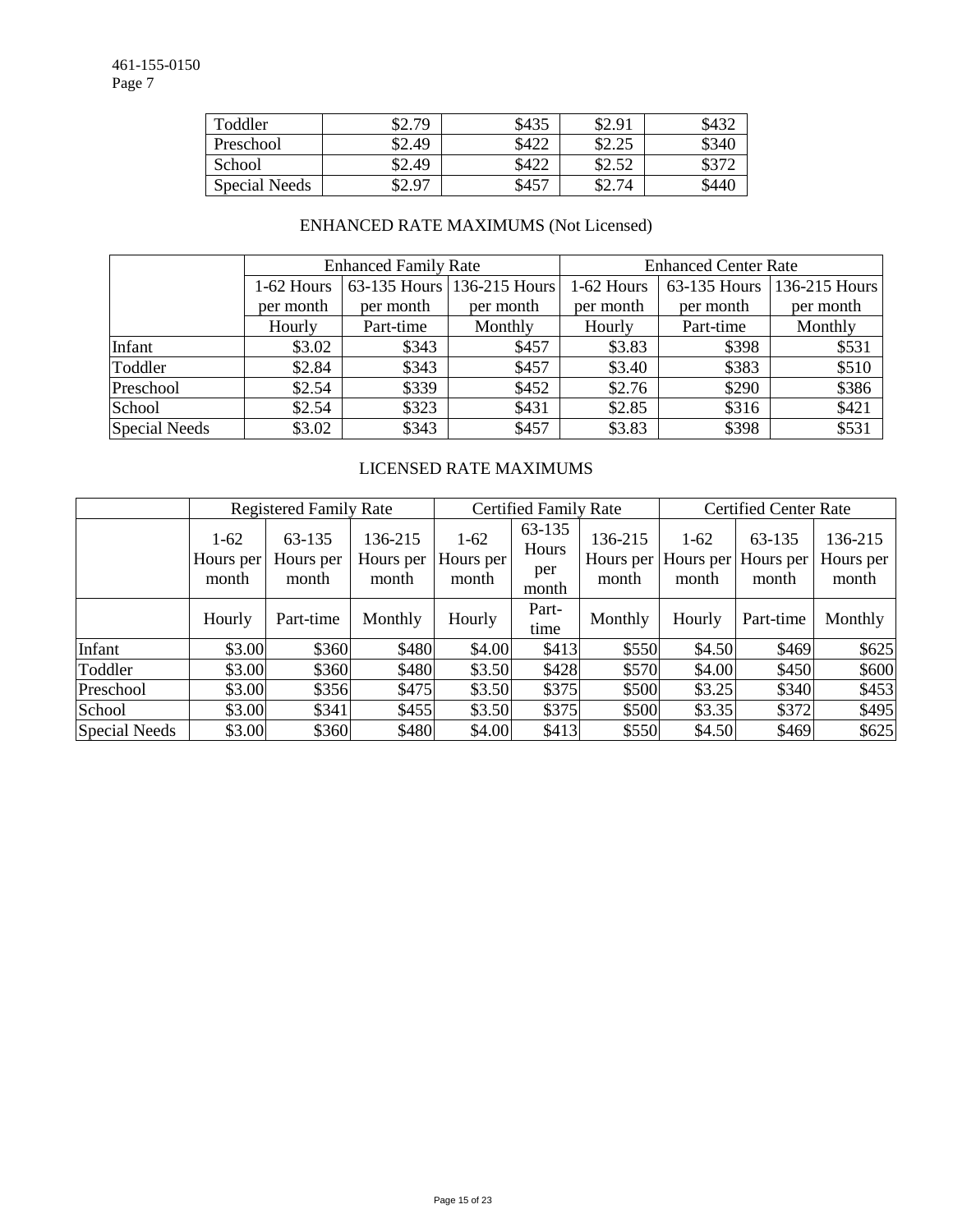| 97001 | 97020 | 97021 | 97026 | 97029 | 97032 | 97033 | 97037 | 97039 | 97040 | 97050 | 97054 | 97057 |
|-------|-------|-------|-------|-------|-------|-------|-------|-------|-------|-------|-------|-------|
| 97063 | 97065 | 97101 | 97102 | 97130 | 97136 | 97137 | 97144 | 97145 | 97147 | 97324 | 97329 | 97335 |
| 97342 | 97345 | 97346 | 97347 | 97350 | 97358 | 97359 | 97360 | 97364 | 97368 | 97369 | 97375 | 97384 |
| 97388 | 97390 | 97396 | 97406 | 97407 | 97409 | 97410 | 97411 | 97412 | 97413 | 97414 | 97416 | 97417 |
| 97419 | 97425 | 97427 | 97428 | 97429 | 97430 | 97432 | 97433 | 97434 | 97435 | 97436 | 97437 | 97438 |
| 97439 | 97441 | 97442 | 97443 | 97447 | 97449 | 97450 | 97451 | 97453 | 97458 | 97460 | 97461 | 97462 |
| 97463 | 97464 | 97466 | 97467 | 97468 | 97469 | 97472 | 97473 | 97476 | 97480 | 97481 | 97484 | 97486 |
| 97488 | 97490 | 97491 | 97492 | 97493 | 97494 | 97495 | 97496 | 97497 | 97498 | 97499 | 97522 | 97523 |
| 97526 | 97527 | 97530 | 97531 | 97532 | 97533 | 97536 | 97537 | 97538 | 97539 | 97540 | 97541 | 97543 |
| 97544 | 97601 | 97603 | 97604 | 97620 | 97621 | 97622 | 97623 | 97624 | 97625 | 97626 | 97627 | 97630 |
| 97632 | 97633 | 97634 | 97635 | 97636 | 97637 | 97638 | 97639 | 97640 | 97641 | 97710 | 97711 | 97712 |
| 97720 | 97721 | 97722 | 97730 | 97731 | 97732 | 97733 | 97734 | 97735 | 97736 | 97737 | 97738 | 97739 |
| 97740 | 97741 | 97742 | 97750 | 97751 | 97752 | 97753 | 97754 | 97758 | 97761 | 97810 | 97814 | 97817 |
| 97818 | 97819 | 97820 | 97821 | 97822 | 97823 | 97824 | 97825 | 97826 | 97827 | 97828 | 97830 | 97831 |
| 97833 | 97834 | 97835 | 97836 | 97837 | 97838 | 97839 | 97840 | 97841 | 97842 | 97843 | 97844 | 97845 |
| 97846 | 97848 | 97850 | 97856 | 97857 | 97859 | 97861 | 97862 | 97864 | 97865 | 97867 | 97868 | 97869 |
| 97870 | 97871 | 97872 | 97873 | 97874 | 97875 | 97876 | 97877 | 97880 | 97882 | 97883 | 97884 | 97885 |
| 97886 | 97901 | 97902 | 97903 | 97904 | 97905 | 97906 | 97907 | 97908 | 97909 | 97910 | 97911 | 97913 |
| 97914 | 97918 | 97919 | 97920 |       |       |       |       |       |       |       |       |       |

Zip Codes for Group Area C: Balance of State, Other State Zips

- (5) Except to the extent provided otherwise in section (12), (13), or (14) of this rule or for children in contracted child care (see OAR 461-135-0405 and 461-135-0407), this section establishes the ERDC eligibility standard and the client's copayment (copay).
	- (a) At initial certification, the ERDC eligibility standard is met for a *need group* (see OAR 461-110-0630) of eight or less if monthly *countable income* (see OAR 461- 001-0000) for the *need group* is less than 185 percent of the federal poverty level (FPL), as described in OAR 461-155-0180. The eligibility standard for a *need group* of eight applies to any *need group* larger than eight.
	- (b) During the *certification period* (see OAR 461-001-0000) and at recertification the ERDC eligibility standard is met for a *need group* of eight or less if monthly *countable income* for the *need group* during the 12 month period is less than 250 percent FPL or 85 percent state median income (SMI), whichever is higher, as described in OAR 461-155-0180. The eligibility standard for a *need group* of eight applies to any *need group* larger than eight.
	- (c) The minimum monthly ERDC copay is \$25.
	- (d) The filing group may not exceed the resource limit in OAR 461-160-0015.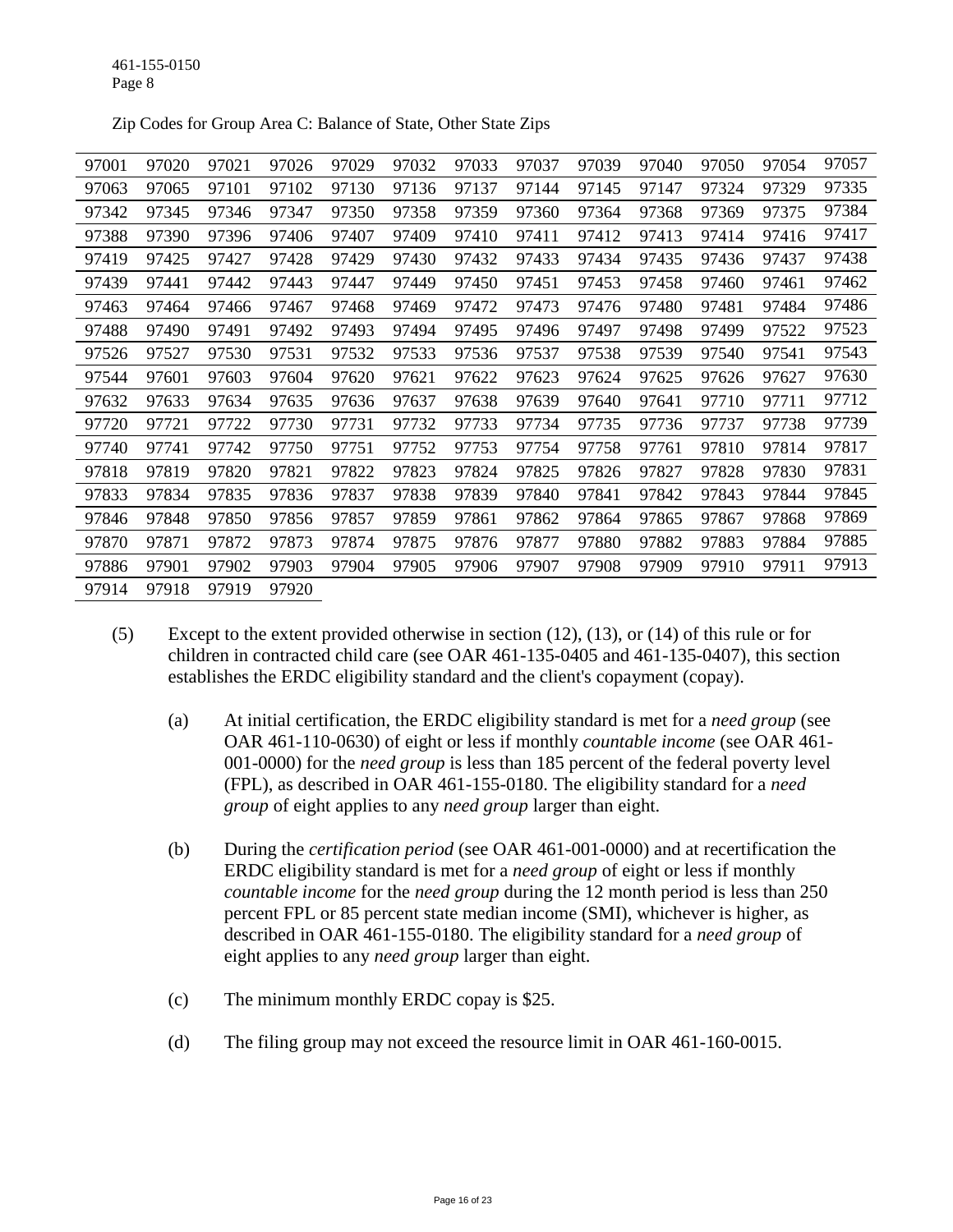- (e) For a filing group (see OAR 461-110-0310) whose *countable income* is at or below 50 percent of the 2007 FPL, the copay is \$25 or 1.5 percent of the filing group's monthly *countable income*, whichever is greater.
- (f) For a filing group whose *countable income* is over 50 percent of the 2007 FPL, the copay amount is determined with the following percentage of monthly income:
	- (A) Divide the filing group's *countable income* by the 2007 FPL, drop all digits beyond two decimal points, subtract 0.5, and multiply this difference by 0.12.
	- (B) Add .015 to the amount in paragraph (A) of this subsection. This sum is the percentage of monthly income used to determine the copay amount. Multiply this sum by the filing group's *countable income* and round to the nearest whole dollar.
- (g) The 2007 federal poverty level used to determine copay amounts under subsections (e) and (f) of this section is set at the following amounts:

| Number in | <b>Gross Monthly</b> | <b>Gross Yearly</b> |  |  |  |
|-----------|----------------------|---------------------|--|--|--|
| Family    | Income               | Income              |  |  |  |
| 2         | \$1,141              | \$13,690            |  |  |  |
| 3         | 1,431                | 17,170              |  |  |  |
|           | 1,721                | 20,650              |  |  |  |
|           | 2,011                | 24,130              |  |  |  |
| 6         | 2,301                | 27,610              |  |  |  |
|           | 2,591                | 31,090              |  |  |  |
| or more   | 2,881                | 34,570              |  |  |  |

- (6) Subject to the provisions in section (9) of this rule, the monthly limit for each child's child care payments is the lesser of the amount charged by the provider or providers and the following amounts:
	- (a) The monthly rate provided in section (4) of this rule.
	- (b) The product of the hours of care, limited by section (8) of this rule, multiplied by the hourly rate provided in section (4) of this rule.
- (7) The limit in any month for child care payments on behalf of a child whose caretaker is away from the child's home for more than 30 days because the caretaker is a member of a reserve or National Guard unit that is called up for active duty is the lesser of the following:
	- (a) The amount billed by the provider or providers.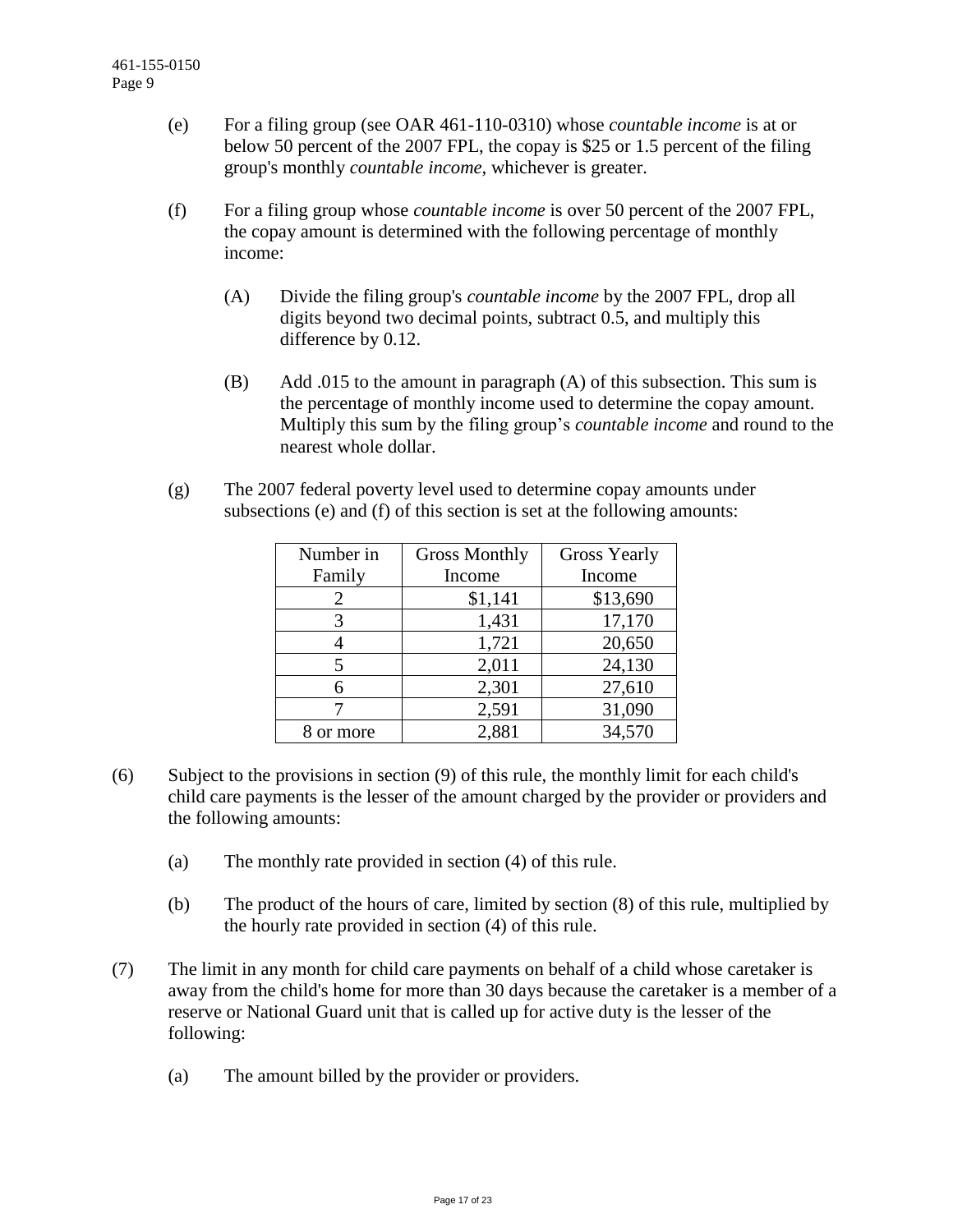- (b) The monthly rate established in this rule for 215 hours of care.
- (8) The number of payable billed hours of care for a child is limited as follows:
	- (a) In the ERDC and TANF programs, the total payable hours of care in a month may not exceed the amounts in paragraphs (A) or (B) of this subsection:
		- (A) 125 percent of the number of child care hours authorized:
			- (i) Under OAR 461-160-0040(2) and (5); or
			- (ii) To participate in activities included in a *case plan* (see OAR 461- 001-0025) including, for clients in the JOBS Plus program, the time the client searches for unsubsidized employment and for which the employer pays the client.
		- (B) The monthly rate established in section (4) of this rule multiplied by a factor of not more than 1.5, determined by dividing the number of hours billed by 215, when the client meets the criteria for extra hours under section (10) of this rule.
	- (b) In the ERDC program, for a client who earns less than the Oregon minimum wage, the total may not exceed 125 percent of the anticipated earnings divided by the state minimum wage not to exceed 172 hours (which is full time).
	- (c) In the TANF program, for a client who earns less than the Oregon minimum wage or is self-employed, the total may not exceed 125 percent of the anticipated earnings divided by the state minimum wage not to exceed 172 hours (which is full time). The limitation of this subsection is waived for the first three months of the client's employment.
	- (d) In the ERDC program, employed caretakers eligible under OAR 461-135-0400 may have education hours added to the authorized work hours. Education hours may not exceed authorized work hours and combined hours may not exceed 215 hours per month. Education hours are hours required to participate in coursework that leads to a certificate, degree, or job-related knowledge or skills attainment at an institution of higher education approved to receive federal financial aid.
- (9) The limit in any month for child care payments on behalf of a child whose caretaker has special circumstances, defined in section (10) of this rule, is the lesser of one of the following:
	- (a) The amount billed by the provider or providers; or
	- (b) The monthly rate established in section (4) of this rule multiplied by a factor, of not more than 1.5, determined by dividing the number of hours billed by 215.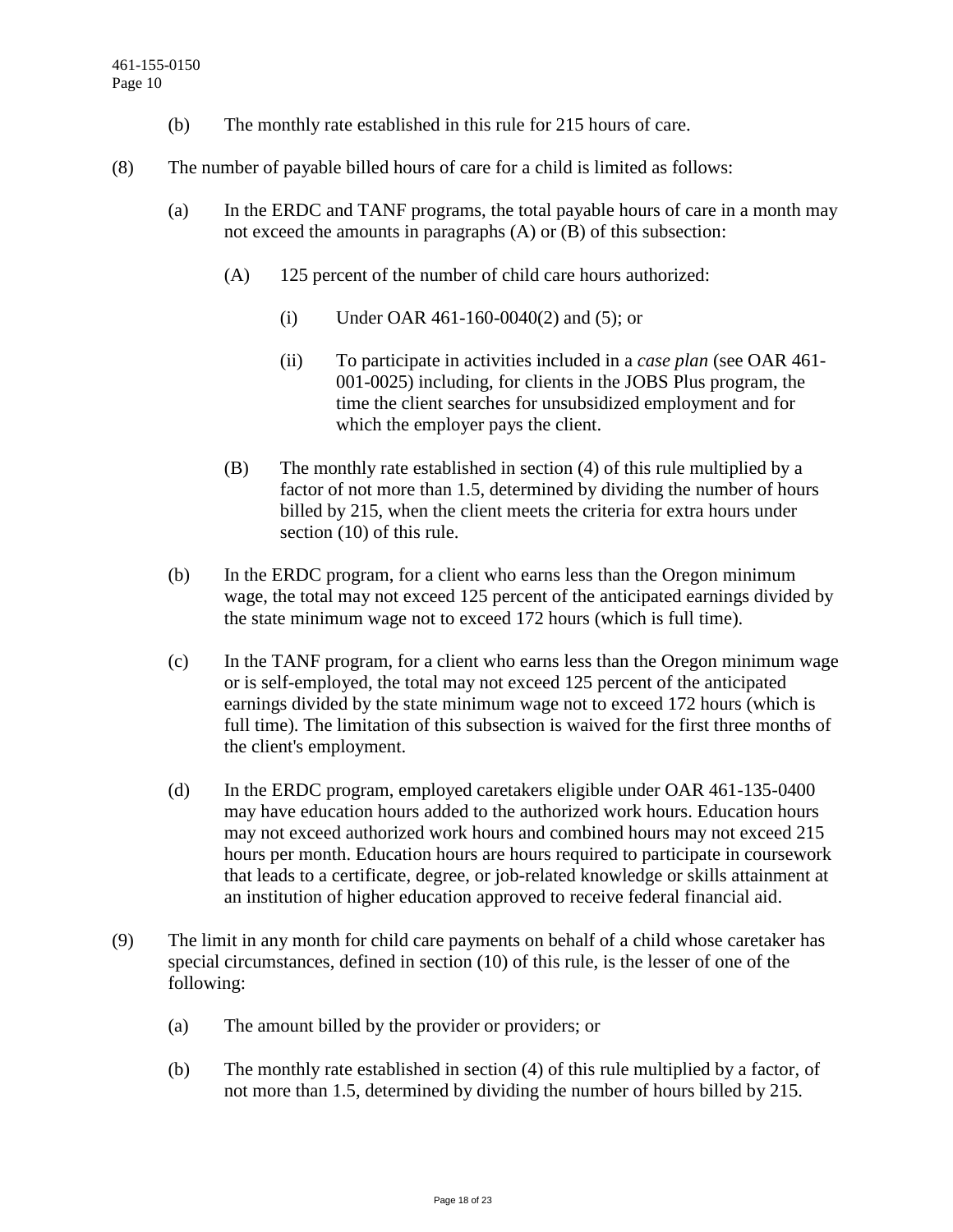- (10) The limit allowed by section (9) of this rule is authorized once the Department has determined the client has special circumstances. For the purposes of this section, a client has special circumstances when it is necessary for the client to obtain child care in excess of 215 hours in a month to perform the requirements of his or her employment or training required to keep current employment, not including self-employment. This is limited to the following situations:
	- (a) The commute time to and from work exceeds two hours per day.
	- (b) The caretaker works an overnight shift and care is necessary for both work hours and sleep hours.
	- (c) The caretaker works a split shift and it is not feasible to care for the child between shifts.
	- (d) The caretaker consistently works more than 40 hours per week.
- (11) The payment available for care of a child who meets the special needs criteria described in subsection (e) of section (1) of this rule is increased in accordance with OAR 461-155- 0151 if the requirements of both of the following subsections are met:
	- (a) The child requires significantly more direct supervision by the child care provider than normal for a child of the same age.
	- (b) The child is enrolled in a local school district Early Intervention or Early Childhood Special Education program or school-age Special Education Program. The enrollment required by this subsection is waived if determined inappropriate by a physician, nurse practitioner, licensed or certified psychologist, clinical social worker, or school district official.
- (12) Effective May 1, 2012:
	- (a) The minimum monthly ERDC copay is \$27.
	- (b) Except as stated in subsection (a) of this section, the Department adds 10 percent to the monthly client copay amount set under section (5) of this rule by multiplying the copay amount by 1.1 and rounding down to the nearest whole dollar.
- (13) Effective April 1, 2016, the ERDC copay is \$27 for no more than three months after closure of Pre-TANF, SFPSS, or TANF benefits when:
	- (a) The closure is because an individual in the *need group* had earned income that led to the TANF closure;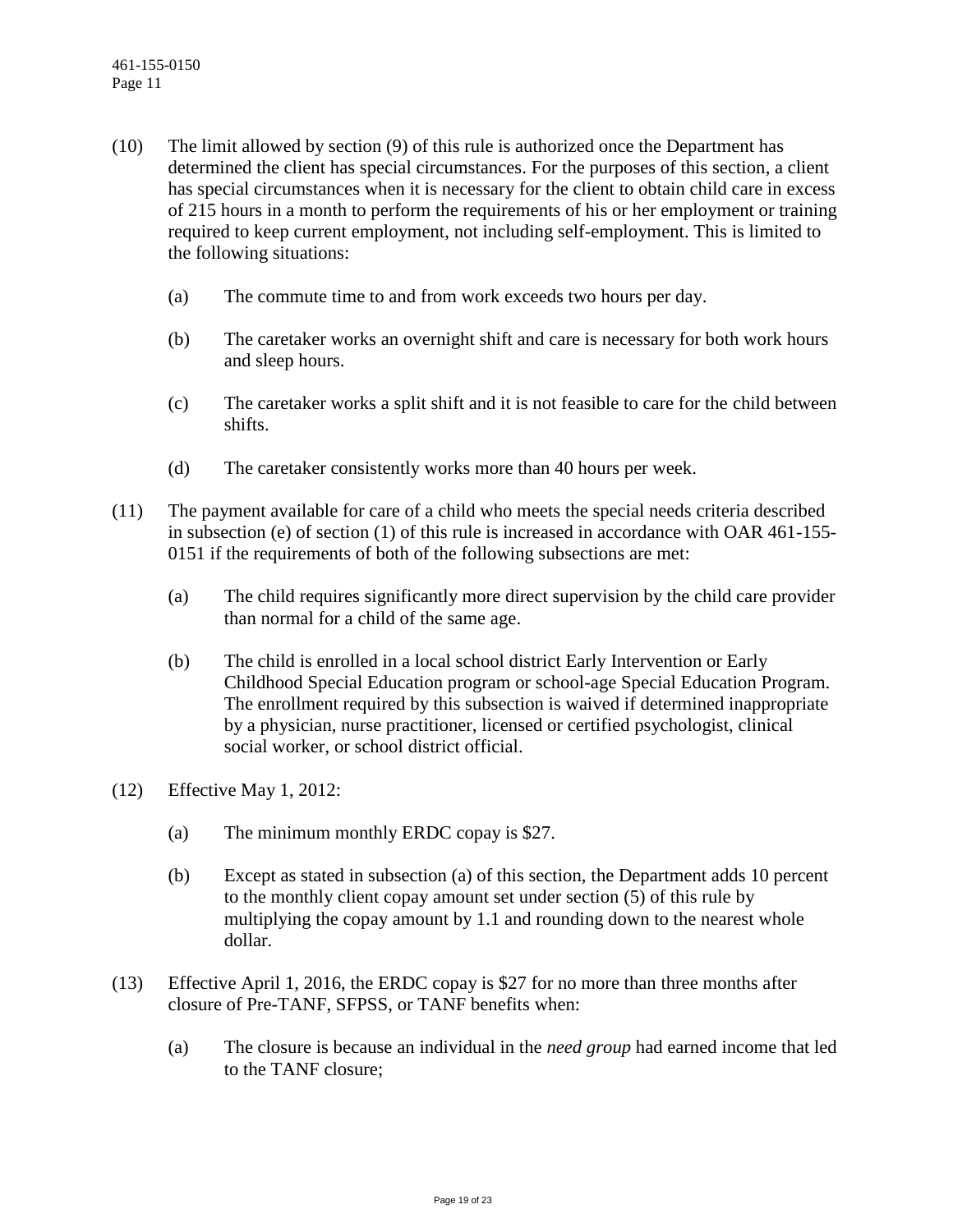- (b) An ERDC *date of request* (see OAR 461-115-0030) is established within 90 days of closure; and
- (c) The individual is eligible for ERDC at initial certification.
- (14) The ERDC copay will be reduced starting the month after the ERDC case has been electronically connected to a Department approved child care provider with a Quality Rating and Improvement System (QRIS) star rating of 3, 4, or 5. The copay will be reduced by the following amounts:
	- (a) A copay set at \$27 is waived, unless the copay is \$27 under section (13) of this rule in which case the copay is not waived under this section.
	- (b) Copay amounts of \$28 to \$200 are reduced by \$20.
	- (c) Copay amounts of \$201 or more are reduced by 10 percent rounding to the nearest dollar.

Stat. Auth.: ORS 329A.500, 409.050, 411.060, 411.070, 412.006, 412.049 Stats. Implemented: ORS 329A.500, 409.010, 409.610, 411.060, 411.070, 411.122, 411.141, 412.006, 412.049, 412.124, 418.485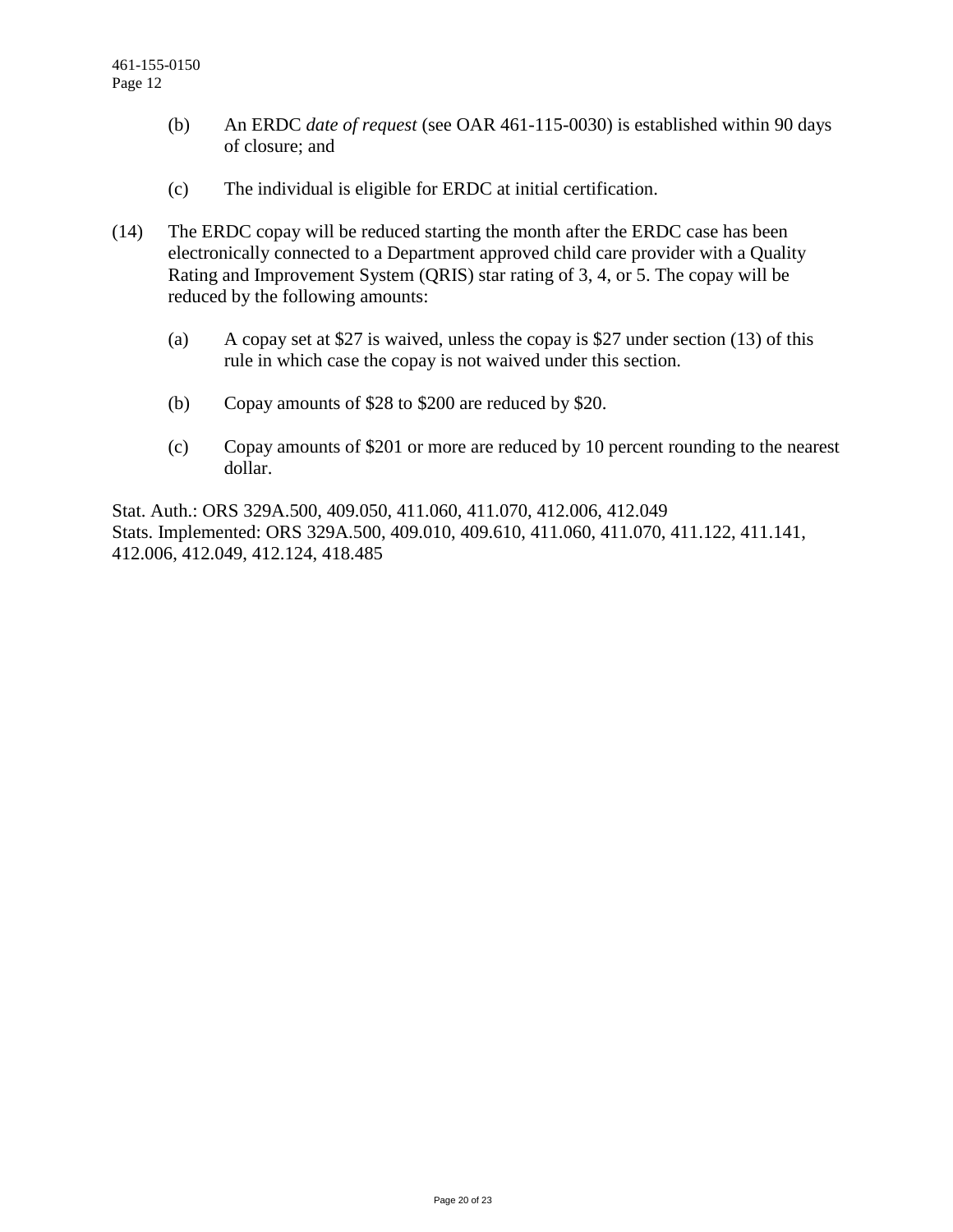#### AMEND: 461-165-0010

RULE SUMMARY: OAR 461-165-0010 about the legal status of benefit payments is being amended to indicate that TANF benefits are removed from EBT cards if not used within 12 months, and that neither SNAP nor TANF unused benefits are restored once they age off the EBT cards. This rule is also being amended to remove outdated vested rights language. These changes follow current practices in the SNAP, TA-DVS, and TANF programs, and clarify the rule.

CHANGES TO RULE:

461-165-0010 Legal Status of Benefit Payments ¶

(1) Under Oregon law, cash benefits are not subject to assignment, transfer, garnishment, levy, or execution, as long as they can be identified as program payments and are separate from other money in the client's possession.¶ (2) A cash payment, once issued to or on behalf of the client, becomes vested in the client.¶

(3) Except for electronic benefit transfer (EBT), the Department considers a benefit issued if the check has been handed to the client in the branch office, or mailed to the client. The Department considers a benefit issued, and received by the client, when a direct check deposit is made to the client's bank account.¶

(43) For EBT, the Department considers benefits issued and received when an EBT card and personal identification number (PIN) have been issued in person to the client, or the EBT card and PIN have been received by the client in the mail during conversion, and the benefits have been deposited to the client's EBT account.¶ (5a) SNAP program bBenefits issued by EBT remain available for client access for 12 calendar months from the date of issuance.¶

(b) The EBT system expunges unused benefits after 12 calendar months. These unused benefits are not restored to the client.¶

(64) Benefits, once issued, are unrestricted and do not require accountability for individual expenditures or amounts, unless limited elsewhere in rule.¶

 $(75)$  In the TA-DVS program, a payment issued on behalf of a client as a vendor or dual payee payment or directly to the client becomes vested in the client when issued. The Department considers the benefitin addition to section (2) of this rule, a payment issued on behalf of a client is considered to be issued if the Department has mailed the payment to the vendor or has hand delivered or mailed a dual payee check to the clior hand delivered the paym ent. Benefits in the TA-DVS program are restricted to uses outlined in OAR 461-135-1230.¶ (86) In the REF program:¶

(a) Cash benefits are provided to help meet the basic needs of low-income refugees and may not be used in any electronic benefit transfer transaction (see section (10) of this rule) in:--¶

(A) Any liquor store (see section (10) of this rule);¶

(B) Any casino, gambling casino, or gaming establishment (see section (10) of this rule);¶

(C) Any retail establishment which provides adult-oriented entertainment in which performers disrobe or perform in an unclothed state for entertainment; or¶

(D) Any marijuana dispensary.¶

(b) The Department will take steps to ensure clients have adequate access to their cash benefits.¶

(97) In the SFPSS and TANF programs:¶

(a) Cash benefits are provided to help meet the basic needs of low-income families with dependent children (see

OAR 461-001-0000) and may not be used in any electronic benefit transfer transaction in $\cdot$ -- $\P$ 

(A) Any liquor store;¶

(B) Any casino, gambling casino, or gaming establishment;¶

(C) Any retail establishment which provides adult-oriented entertainment in which performers disrobe or perform in an unclothed state for entertainment; or¶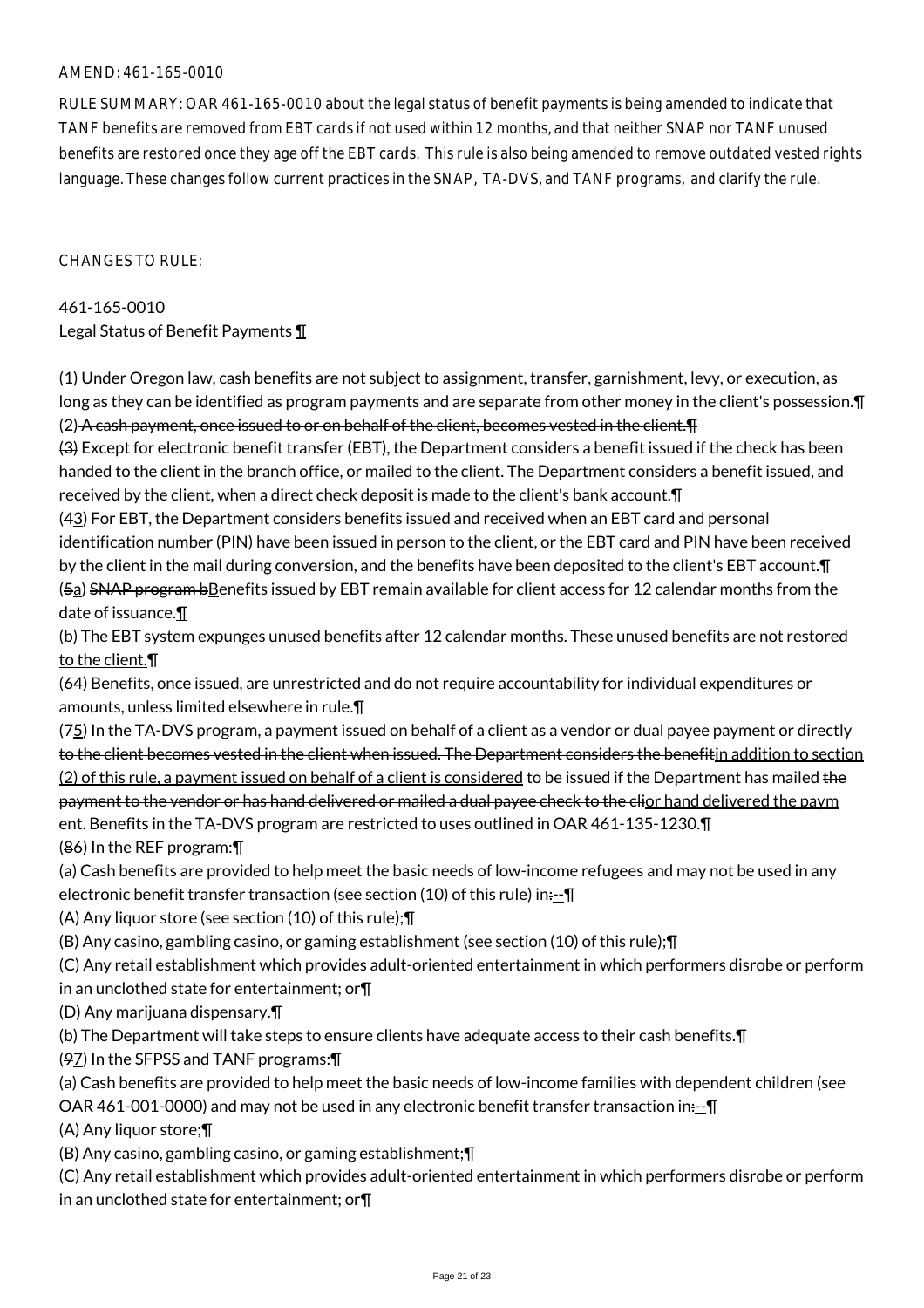(D) Any marijuana dispensary.¶

(b) The Department will take steps to ensure clients have adequate access to their cash benefits.¶  $(408)$  For purposes of sections ( $86$ ) and ( $97$ ) of this rule:  $\P$ 

(a) "Liquor store" means any retail establishment which sells exclusively or primarily intoxicating liquor. Such term does not include a grocery store which sells both intoxicating liquor and groceries including staple foods (as defined in section 3(r) of the Food and Nutrition Act of 2008 (7 U.S.C. 2012(r))). The term "liquor" includes alcoholic beverages broadly, including beer and wine.¶

(b) "Casino, gambling casino, or gaming establishment" means an establishment with a primary purpose of accommodating the wagering of money, and does not include: $\pm \mathbf{I}$ 

(A) A grocery store which sells groceries including such staple foods and which also offers, or is located within the same building or complex as, casino, gambling, or gaming activities; or¶

(B) Any other establishment that offers casino, gambling, or gaming activities incidental to the principal purpose of the business.¶

(c) "Electronic benefit transfer transaction" means the use of a credit or debit card service, automated teller machine, point-of-sale terminal, or access to an online system for the withdrawal of funds or the processing of a payment for merchandise or a service.¶

(A) "Electronic benefit transfer transaction" includes transactions in Oregon, outside Oregon, and on tribal lands.¶ (B) "Electronic benefit transfer transaction" includes using or accessing cash benefits in a private bank account. Statutory/Other Authority: ORS 409.050, 411.060, 411.070, 411.816, 412.006, 412.014, 412.049

Statutes/Other Implemented: ORS 409.010, 409.050, 411.060, 411.070, 411.117, 411.816, 411.837, 412.006, 412.014, 412.049, 412.151